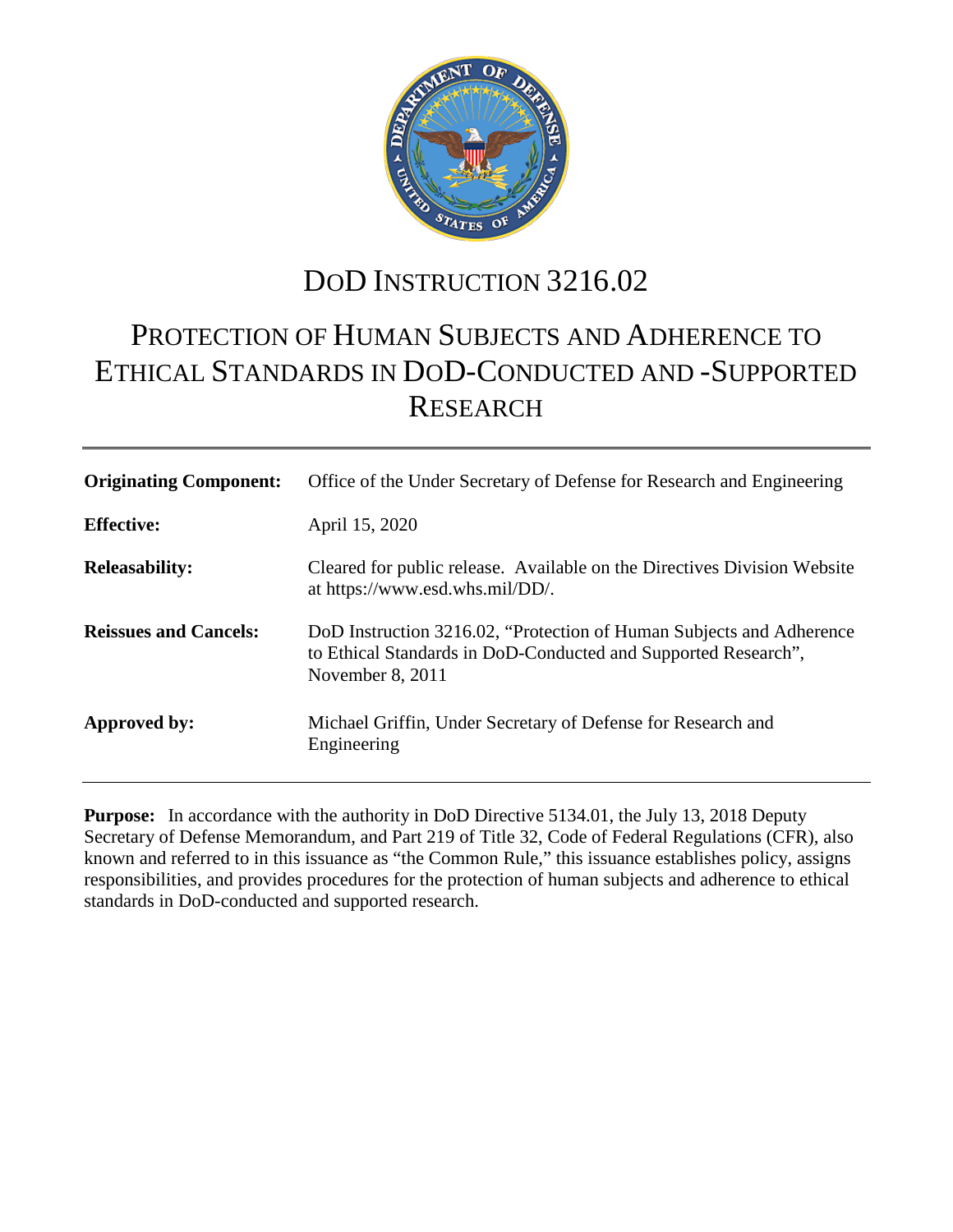# **TABLE OF CONTENTS**

| f. DoD-affiliated Personnel as subjects in DoD-conducted or -supported HSR.  21           |  |
|-------------------------------------------------------------------------------------------|--|
| 3.10. Research Involving LSGD Collected on DoD-Affliated Personnel.  22                   |  |
|                                                                                           |  |
|                                                                                           |  |
|                                                                                           |  |
|                                                                                           |  |
|                                                                                           |  |
| 3.14. Additional Protections for Privacy and Confidentiality in Research 24               |  |
| a. Confidential Information Protection and Statistical Efficiency Act for Non-Statistical |  |
|                                                                                           |  |
|                                                                                           |  |
|                                                                                           |  |
|                                                                                           |  |
|                                                                                           |  |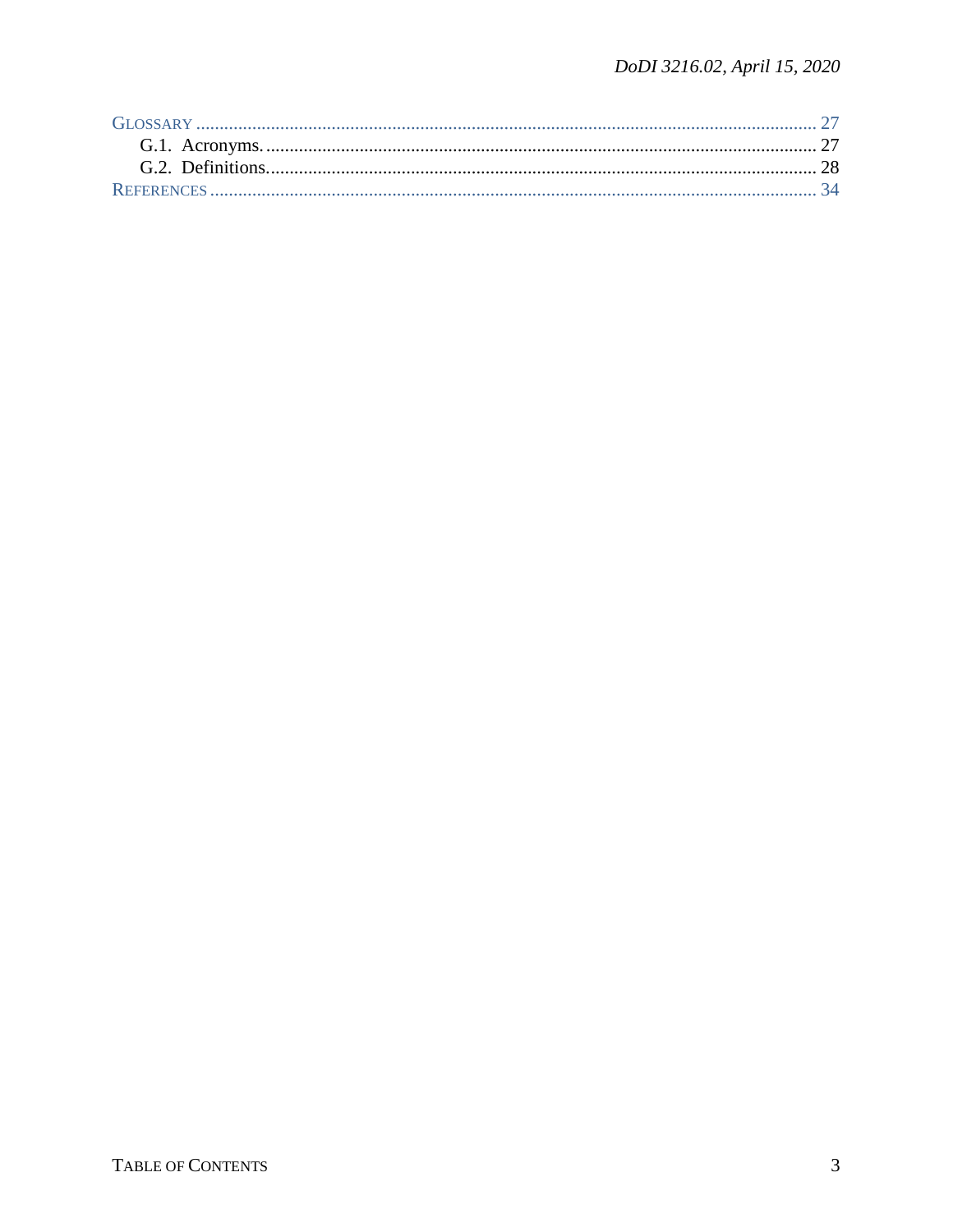## **SECTION 1: GENERAL ISSUANCE INFORMATION**

## <span id="page-3-1"></span><span id="page-3-0"></span>**1.1. APPLICABILITY.**

a. This issuance applies to:

(1) OSD, the Military Departments, the Office of the Chairman of the Joint Chiefs of Staff and the Joint Staff, the Combatant Commands, the Office of the Inspector General of the Department of Defense, the Defense Agencies, the DoD Field Activities, and all other organizational entities within the DoD (referred to collectively in this issuance as the "DoD Components").

(2) DoD Components and other organizational entities that issue, implement, update, and monitor a component human research protection program (HRPP) management plan (CMP) in order to conduct or support DoD research involving human subjects, such as the Defense Health Agency, the National Security Agency, the Defense Intelligence Agency, the DoD Human Resources Activity, the DoD Educational Activity, the Uniformed Services University of the Health Sciences, the Defense Acquisition University, the National Defense University, and the Special Operations Command.

(3) Human subject research (HSR) conducted or supported by the DoD (for DoD exclusions, see Glossary).

(4) Activities conducted or supported by the DoD, such as research, development, testing, and evaluation that involve humans, human data, human biospecimens, or activities regulated by the Food and Drug Administration (FDA).

b. This issuance's applicability is not dependent upon the budget activities funding the research, the security classification of the research, the location of the research in the United States or a foreign country, or whether the research is conducted or supported by a program that is not considered research for other purposes. Guidance regarding this issuance is available on the Under Secretary of Defense for Research and Engineering (USD(R&E) DoD Office for Human Research Protections (DOHRP) website https://rt.cto.mil/ddre-rt/dd-rtl/hsd/hrp/.

## <span id="page-3-2"></span>**1.2. POLICY.**

The DoD will:

a. Follow Part 219 of Title 32, CFR, and the Belmont Report (44 Federal Register 23192, April 18, 1979) principles, including respect for persons, beneficence, and justice.

b. Recognize that certain categories of human research subjects are vulnerable populations, in accordance with Subparts B, C, and D in Part 46 of Title 45, CFR, who are thus afforded additional protections, as specified in this issuance.

c. Recognize and adhere to Subpart E in Part 46 of Title 45, CFR.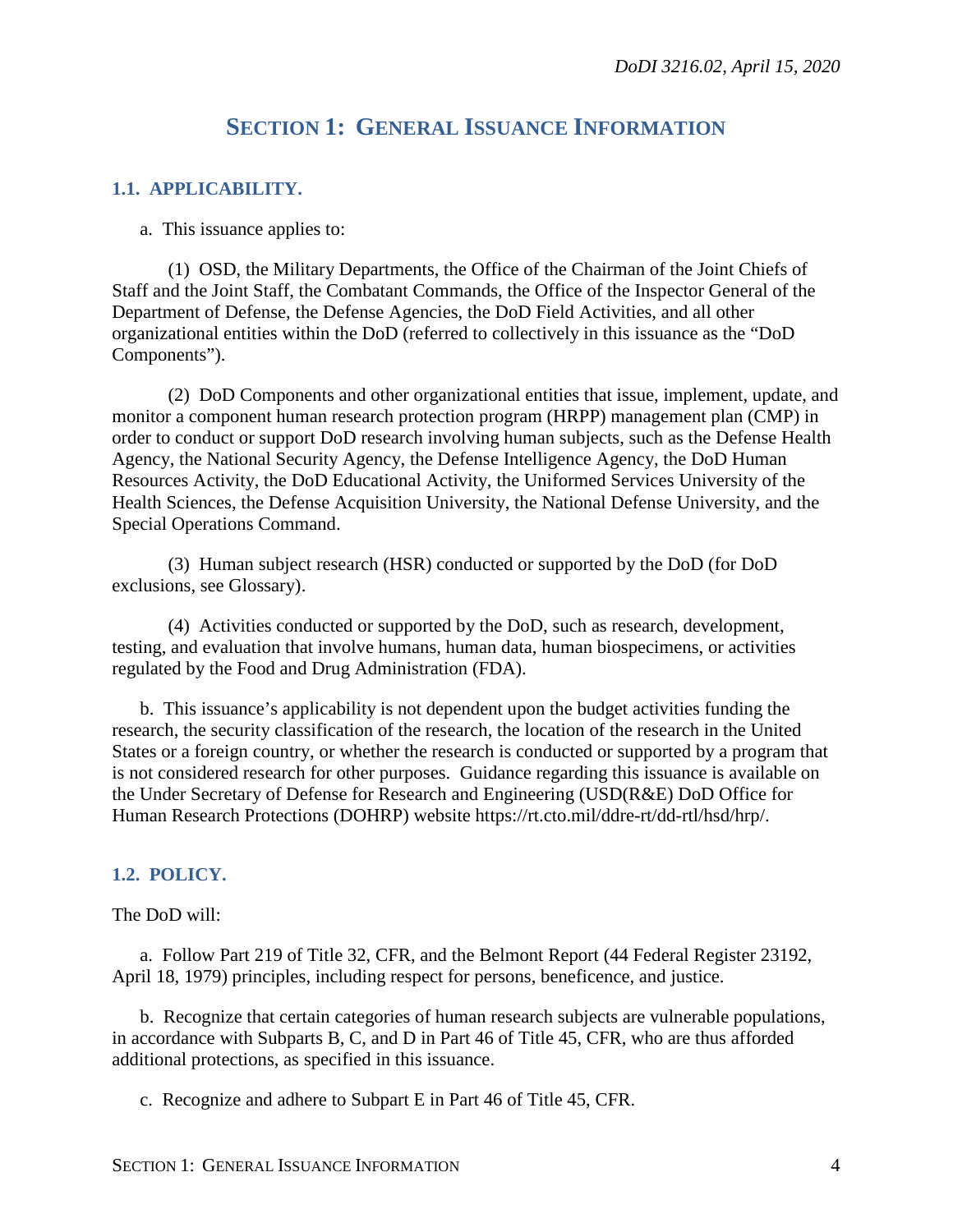d. Prohibit HSR for the testing of chemical or biological agents, pursuant to Section 1520a of Title 50, United States Code (U.S.C.). Some exceptions for research for prophylactic, protective, or other peaceful purposes apply. Before any excepted testing of chemical or biological agents involving HSR can begin, the DoD Component seeking to conduct the HSR must receive explicit written approval from the DOHRP. The DOHRP will send a copy of the protocol and approvals for such research to the Assistant Secretary of Defense for Nuclear, Chemical, and Biological Defense Programs or any successor office.

e. Comply with all applicable biosafety and biosecurity requirements for activities conducted pursuant to this issuance; for example: DoD 6055.18-M, the current editions of Centers for Disease Control and Prevention, "Biosafety in Microbiological and Biomedical Laboratories (BMBL)," and the National Institutes of Health guidelines for research involving recombinant or synthetic nucleic acid molecules.

f. Conduct and support HSR outside of the United States in accordance with federal and DoD regulatory requirements and the host nation's laws, as applicable. Host nation HSR laws are not typically applicable to DoD-conducted research that only involves DoD-affiliated personnel as research subjects. In cases when a DoD-affiliated person who is also a citizen of the host nation is a research subject, however, it is more likely that the host nation's HSR laws will be applicable. DoD Components conducting and supporting HSR outside of the United States will consult with legal counsel, on a case-by-case basis, to determine whether host nation HSR laws are applicable. Where differences in applicable standards exist, the standard that is most protective of human subjects will be applied.

g. Require the key investigator to provide written notification to the U.S. Central, U.S. Africa, U.S. European, U.S. Indo-Pacific, and U.S. Southern Commands of HSR that is to be conducted or supported in their area of responsibility before HSR proceeds. This does not apply to research performed within the United States or at DoD institutions overseas.

h. Require research involving large-scale genomic data (LSGD) collected from DoDaffiliated personnel to be subject to DoD Component security review and DOHRP approval, including the secondary use or sharing of de-identified data or specimens.

i. Permit the use of broad consent, in accordance with Part 219 of Title 32, CFR, in DoDsupported research. DoD will permit use of broad consent in DoD-conducted and collaborative research pursuant to DOHRP guidance and with DoD Component notification to the DOHRP that a DoD institution intends to use broad consent in a research protocol.

j. Require use of a single institutional review board (IRB) in accordance with Section 219.114 of Title 32, CFR. If a DoD institution believes that the research is not subject to the provision listed in Section 219.114(b) of Title 32, CFR, the applicable DoD Component Office of Human Research Protections (COHRP) may determine and document, in accordance with Section 219.114(b)(2)(ii) of Title 32, CFR, that use of a single IRB is not appropriate for the particular context of the proposed HSR. Studies already in progress before January 20, 2020, will not be required to transition to a single IRB, nor submit exception documentation.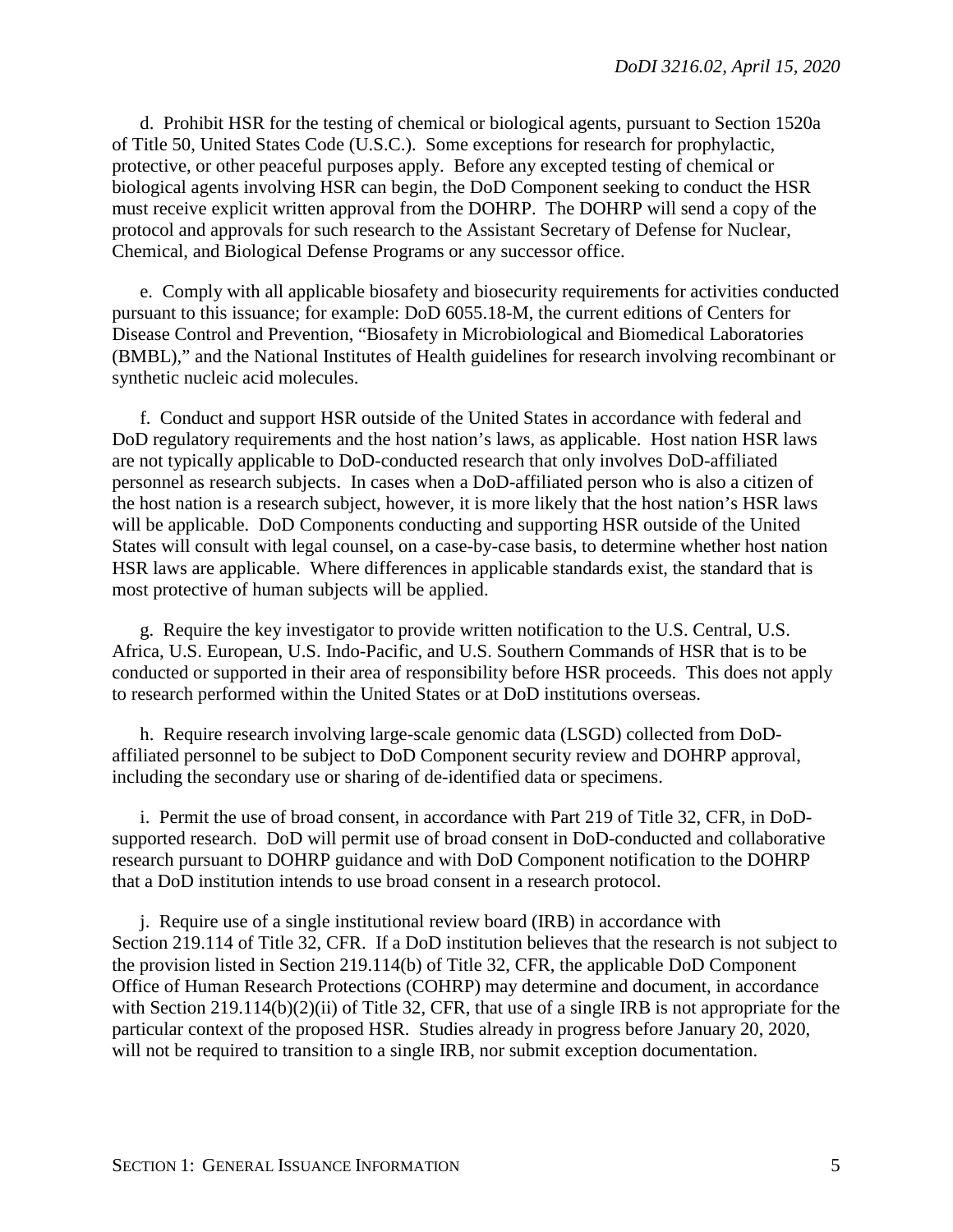k. Recognize that COHRPs have the authority to determine appropriate redactions when posting informed consent forms pursuant to Part 219 of Title 32, CFR, as presented by DoD institutions under their purview.

l. Recognize that certain activities subject to this issuance are excluded from the requirements outlined in DoD Instruction (DoDI) 8910.01, Volumes 1 and 2 of DoD Manual 8910.01, and DoDI 1100.13. These include public or internal information collections of facts or opinions, obtained initially or in follow-up requests, from individuals (including individuals in control groups) under treatment or clinical examination in connection with research on, or prophylaxis to prevent, a clinical disorder; direct treatment of that disorder; or the interpretation of biological analyses of body fluids, tissues, or other specimens; or the identification or classification of such specimens. These issuances may include other exclusions.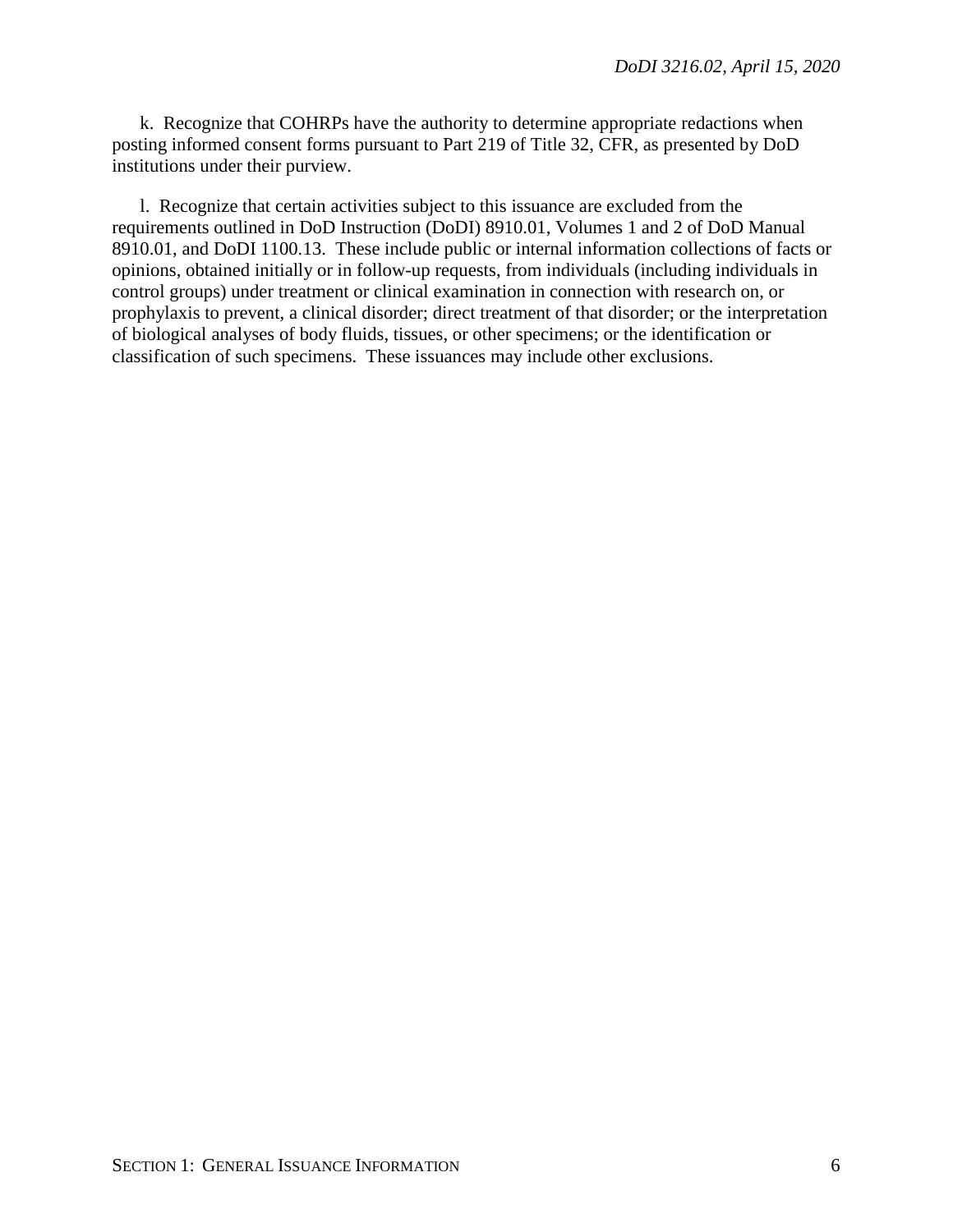# **SECTION 2: RESPONSIBILITIES**

## <span id="page-6-1"></span><span id="page-6-0"></span>**2.1. USD(R&E).**

## The USD(R&E):

a. Is the:

(1) DoD point of contact for all matters related to DoD compliance with this issuance.

(2) Principal DoD liaison with agencies and organizations outside the DoD on matters pertaining to HSR, including ethics and privacy concerns in research as they relate to HSR.

b. Provides procedures and guidance necessary to implement this issuance.

## c. Exercises:

- (1) The authorities of:
	- (a) The department head identified in Part 219 of Title 32, CFR.
	- (b) The Secretary of Defense identified in Section 980 of Title 10, U.S.C.
	- (c) The Secretary of Defense for Subparts B-E of Part 46 of Title 45, CFR.
- (2) The authority, direction, and control of the DOHRP to:

(a) Halt studies and rescind or limit authorities granted to DoD Components' HRPPs, as needed.

(b) Accept and approve each DoD Component's CMP, implementing and supporting policies or any modifications thereto, and provide oversight of the plan's implementation for compliance with this issuance. A DOHRP-approved CMP must be in place before DoD Components conduct or support any research involving human participants. The direct oversight of the DoD Component's implementation of its CMP and subsequent HRPP is with the DOHRP.

- (c) Establish guidance for:
	- 1. DoD Component human subject protection training.

2. DoD Component security review of research involving LSGD collected on DoD-affiliated personnel, to include administrative, technical, and physical safeguards for protecting their confidentiality both during and after the conduction of research.

3. DoD Component review of the ethical, legal, and social implications of emerging, readily available technologies or controversial research, development, testing, and evaluation.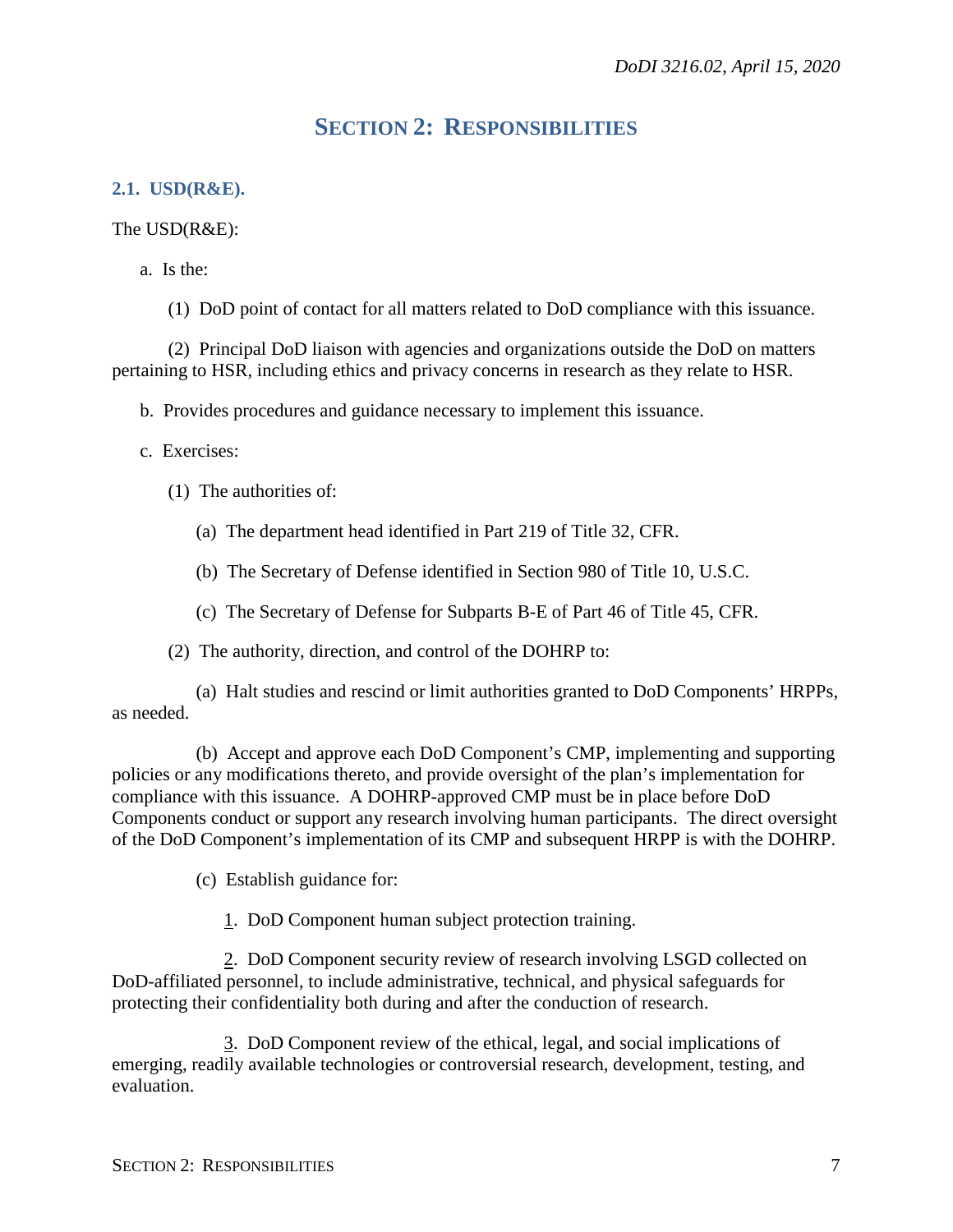4. Mandatory submittal document for all DoD-supported HSR.

(d) Performance of site visits to and inspections of DoD and non-DoD institutions that conduct research, or receive DoD support, as applicable, with or without prior notice.

d. Grants exceptions, consistent with law, to requirements in this issuance based on a written, appropriate justification from the senior designated official (SDO).

e. Delegates DOHRP authorities as appropriate.

f. Provides procedures in accordance with this issuance for use of certificates of confidentiality (CoCs).

g. Designates DoD representatives to federal committees as appropriate.

h. Establishes and coordinates the activities of the DoD Coordinating Committee for HRPPs (CCHRPP), along with its Executive Secretariat, the DOHRP Cabinet (DC). The DC is the central advisory body to the DoD, USD(R&E), and the DOHRP on matters outlined in this issuance.

i. Conducts Component HRPP assessments every other year.

j. Maintains:

(1) A list of classified HSR.

(2) Lists of DoD IRBs and DoD Institutional Biosafety Committees.

k. Designates:

(1) The Director, Human Systems Directorate, who chairs the CCHRPP and oversees the Director, DOHRP.

(2) The Director, DOHRP the authority for the operations of the DOHRP, and the designated manager for this issuance.

#### <span id="page-7-0"></span>**2.2. DOD COMPONENT HEADS.**

The heads of DoD Components that conduct or support HSR:

a. Issue, implement, update, and monitor the CMP for implementing this issuance and guidance or memoranda pursuant to this issuance.

b. Identify the SDO, who will either hold the rank of general officer/flag officer or be a member of the Senior Executive Service, and will have the authority to implement the CMP.

c. Establish a COHRP with authority and responsibility for the CMP and regulatory oversight of Component HSR at its office and its institutions.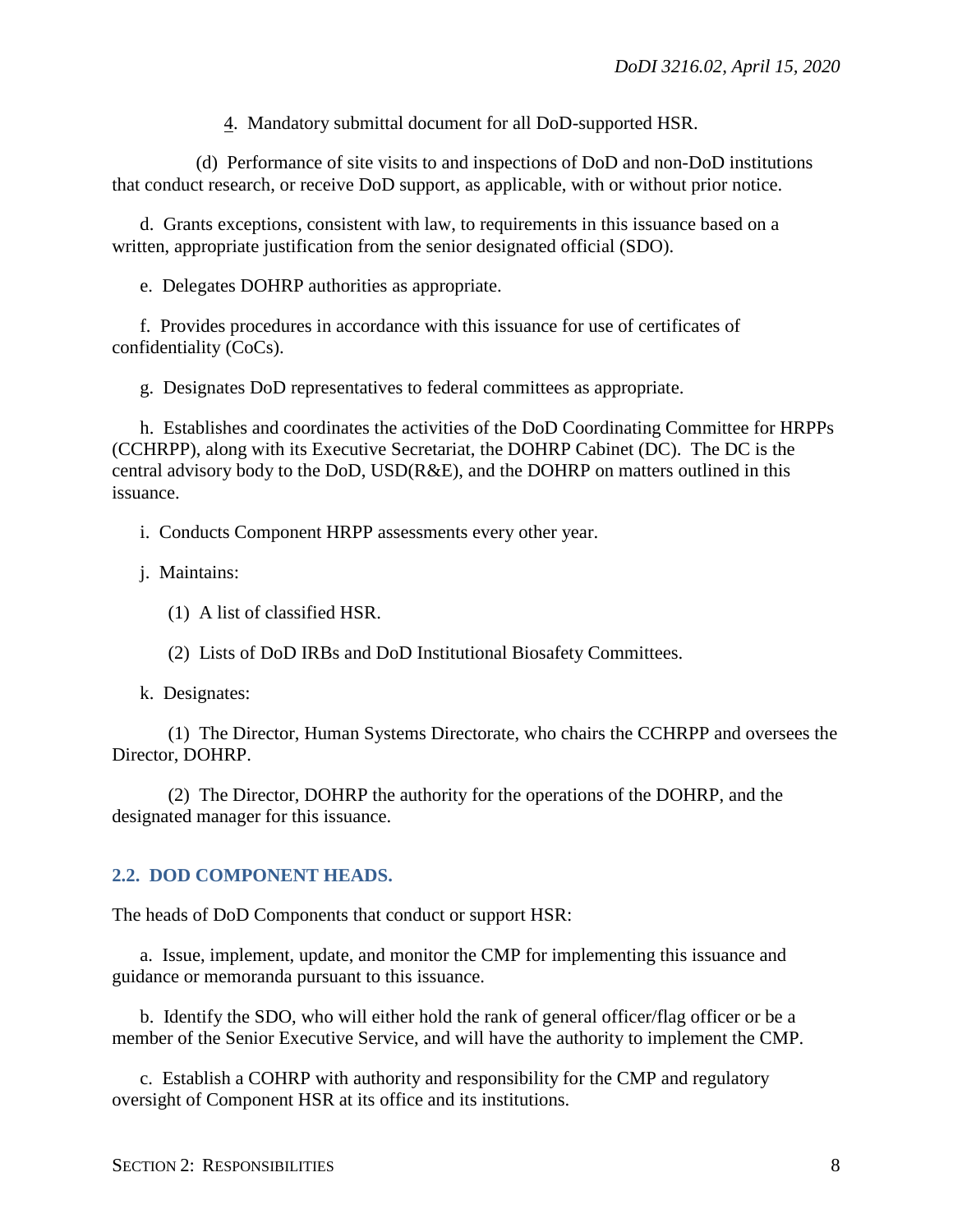d. Provide well-qualified, experienced staff and sufficient resources commensurate with the Component's research portfolio, appointing at least a GS-15 or equivalent federal employee to direct the CMP and subsequent HRPP. This individual's experience in DoD-conducted and DoD-supported HSR, staff management, and systems of record must be commensurate with the scope of the HRPP.

e. Provide members to intra- and interagency committees, the CCHRPP, and the DC when requested.

f. Require that all Component institutions and sub-institutions that conduct or support HSR have a Component-approved HRPP.

g. Provide an index of all DoD-conducted or DoD-supported HSR to the DOHRP before the end of each fiscal year.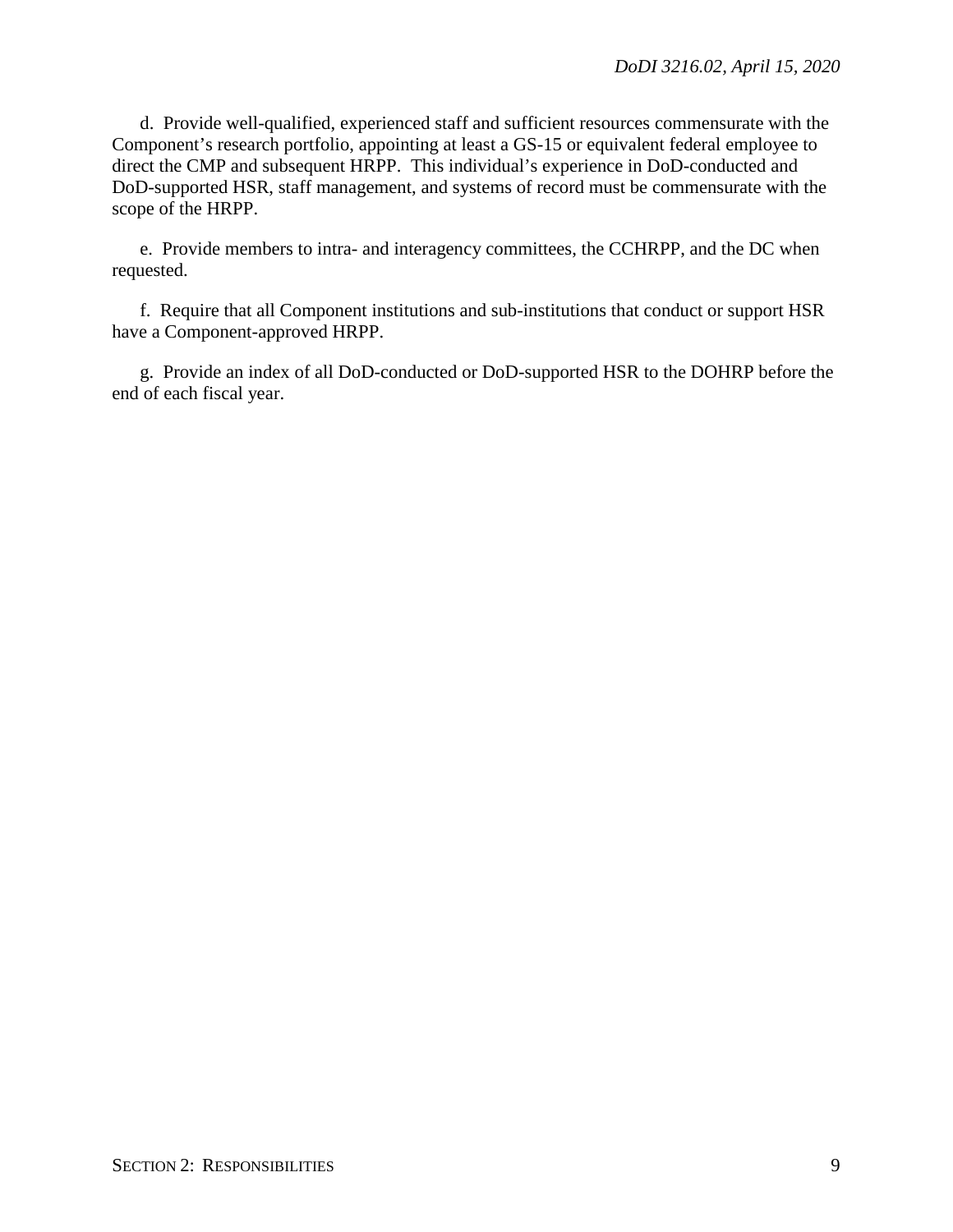## **SECTION 3: PROCEDURES**

## <span id="page-9-1"></span><span id="page-9-0"></span>**3.1. DOD SDOS.**

The SDO of a DoD Component that conducts or supports HSR:

a. Will provide to the DOHRP, through the COHRP, copies of human subject protectionsrelated substantive communications or reports provided to the White House, federal courts, the FDA, congressional staff, committees, or State or local representatives within 5 business days after learning of the communications or reports.

b. Will provide to the DOHRP, through the COHRP, copies of waivers to this issuance granted to a COHRP on behalf of the SDO, if given the authority by the DOHRP, within 5 business days of issuing the waiver. This reporting requirement does not apply to waivers as described throughout Part 219 of Title 32, CFR, issued by institutional officials (IOs) or IRBs (i.e., waivers of documentation of informed consent or waivers of informed consent).

c. Will provide to the DOHRP, through the COHRP, approvals and documentation of HSR in fetal research as described in Sections 289g–289g-2 of Title 42, U.S.C. The SDO must obtain written approval from the DOHRP before HSR activities involving fetal research may begin.

d. Will provide to the DOHRP, through the COHRP, approvals and documentation of protocols requiring certification from the SDO that the reviewing IRB has fulfilled its duties in accordance with Subpart B of Part 46 of Title 45, CFR, for research that would not otherwise be approved but for the fact that it presents an opportunity to understand, prevent, or alleviate a serious problem affecting the health or welfare of pregnant women, fetuses, or neonates. The SDO must obtain written approval from the DOHRP before permitting any HSR to be conducted that involves research that would not otherwise be approved but for the fact that it presents an opportunity to understand, prevent, or alleviate a serious problem affecting the health or welfare of pregnant women, fetuses, or neonates.

e. Will provide to the DOHRP, through the COHRP, approvals of HSR requiring a waiver to Section 512 of the E-Government Act of 2002 (Public Law 107-347), and the notice to the Office of Management and Budget, pursuant to the E-Government Act of 2002 and Pages 33362- 33377 in Volume 72, Federal Register, within 5 business days of approving the HSR.

f. Will provide to the DOHRP, through the COHRP, reports of for-cause audits, reviews, or assessments conducted by or on behalf of the COHRP within 5 business days of writing the document.

g. Will provide to the DOHRP, through the COHRP, reports of audits of DoD-conducted or DoD-supported HSR by another federal or State agency, official governing body of a Native American or Alaskan native tribe, other official entity, or foreign government, within 5 business days of discovering that such audit reports exist.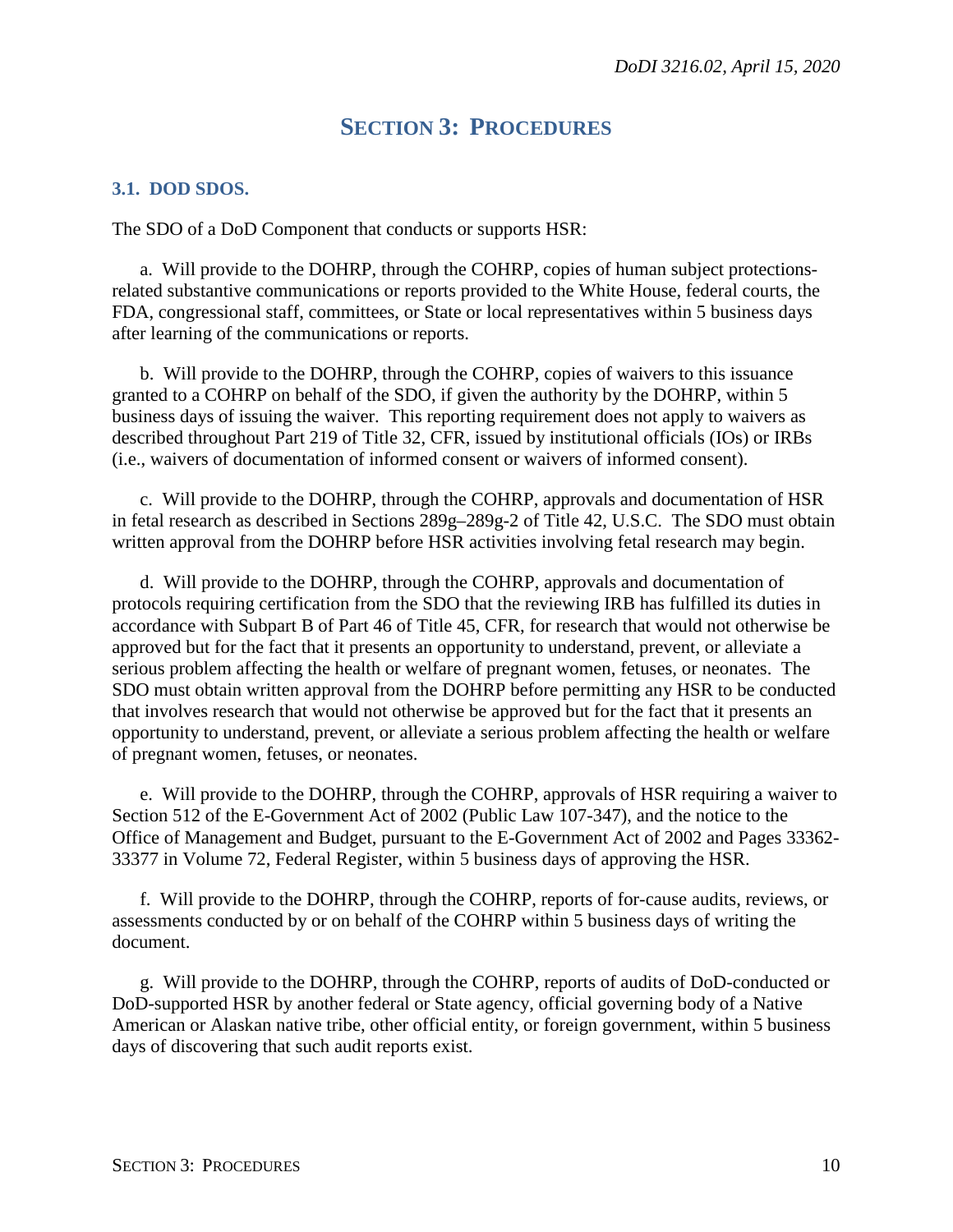h. Will provide to the DOHRP, through the COHRP, reports required in accordance with Title 32, CFR, or similar reports upon request by the DOHRP, within 5 business days of the report's completion, pertaining to:

(1) Allegations of serious or continuing noncompliance related to HSR that are substantiated by investigation, and subsequent actions taken based on the findings;

(2) Unanticipated problems involving risks to human subjects or others and subsequent actions taken based on the findings; or

(3) Suspensions or terminations of IRB approval.

i. Will submit written justification to the DOHRP to establish a new IRB, or substantially modify an IRB, at a minimum of 120 business days before establishment or modification for DOHRP concurrence. Will notify the DOHRP at least 120 business days before disestablishing an IRB.

j. Will provide details of DoD Component security reviews too the DOHRP, no fewer than 30 business days before beginning research involving LSGD collected from DoD-affiliated personnel.

#### <span id="page-10-0"></span>**3.2. CMP.**

a. The CMP must:

(1) Include or reference DoD Component policies to implement this issuance and identify the responsible DoD Component office(s) for actions identified in this issuance.

(2) Identify the SDO with the authority and responsibility for implementing the CMP.

(3) Be consistent with DOHRP guidance and include or reference DoD Component policies and procedures, if applicable, that:

(a) Establish authority for, and include or reference policies under which, the COHRP will issue, limit, or revoke DoD assurances upon assessment of institutions' HRPPs.

(b) Describe the DoD Component's program or provisions for exercising authorities delegated from the DOHRP to the SDO.

(c) Describe, consistent with DOHRP guidance, the DoD Component's implementation of security review of research involving LSGD collected from DoD-affiliated personnel and procedures to obtain SDO and DOHRP approval.

(d) Establish DoD Component and institutional requirements for human subject protection training.

(e) Establish procedures for certification in accordance with Part 219 of Title 32, CFR.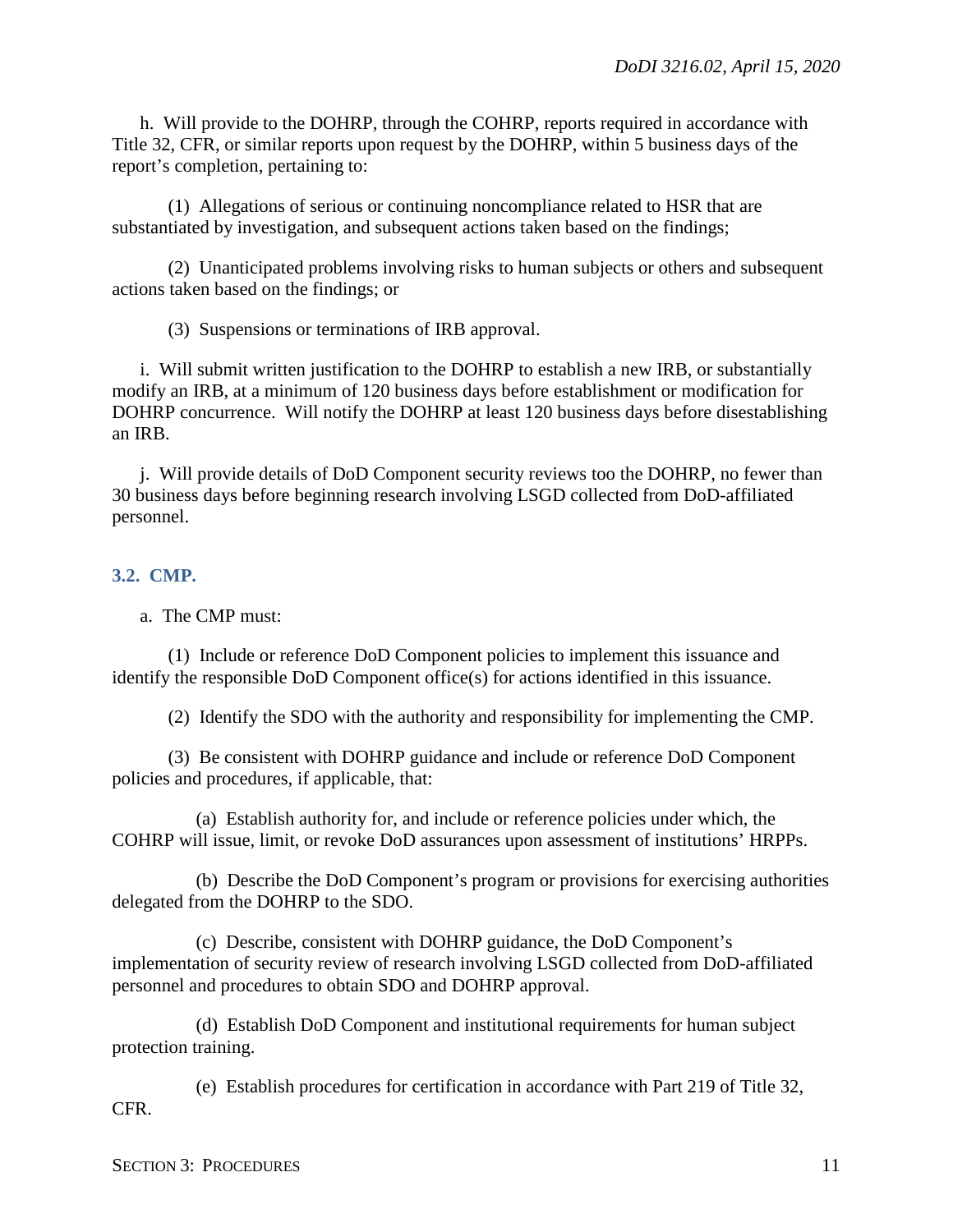(f) Establish policy for designating human protections directors (HPDs), human research protection official(s) (HRPOs) and exemption determination officials (EDOs) to include specifying qualifications, training, and responsibilities.

(g) Establish policy and institutional requirements for managing allegations of, and reporting noncompliance with, federal regulations, State and local laws, Native American or Alaskan native tribal laws, foreign laws, and DoD issuances and policies.

(h) Establish DoD Component and institutional responsibilities for required reporting to the DOHRP, including reports pursuant to Title 32, CFR.

(i) Establish policy and institutional requirements for managing conflicts of interest, including financial and non-financial interest conflicts, personal considerations, or perceptions of a possible conflict.

(j) Establish policy for the maintenance of HSR records, including records and workflows maintained in electronic form, required by governing regulations and this issuance.

(k) Establish policy in accordance with DoDI 6025.23 for addressing subjects' research-related injuries in DoD-conducted research.

(l) Establish policy and institutional requirements for HRPO review of DoDsupported HSR conducted by non-DoD institutions.

(m) Establish policy and institutional requirements for administrative review of DoD-supported and DoD-conducted HSR performed by DoD and non-DoD institutions.

b. Required CMP elements may be modified upon waiver request by the COHRP or the prospective COHRP on behalf of the SDO for DOHRP approval.

c. A DoD Component may, in a written arrangement approved by the DOHRP, rely on another DoD Component to implement elements of the relying DoD Component's CMP, except for designating the relying DoD Component's SDO. The DoD Component relying on another DoD Component to implement elements of its CMP must specify the existence and extent of any such reliance in its CMP.

## <span id="page-11-0"></span>**3.3. COMMANDERS OR DIRECTORS OF DOD INSTITUTIONS.**

Under the authority, direction, and control of the SDO in the DoD Component, each commander or director of a DoD institution that conducts or supports HSR must:

a. Establish, implement, and maintain an HRPP to ensure the institution's compliance with this issuance.

b. Provide experienced, well-qualified HRPP staff and appropriate resources needed to ensure compliance with this issuance.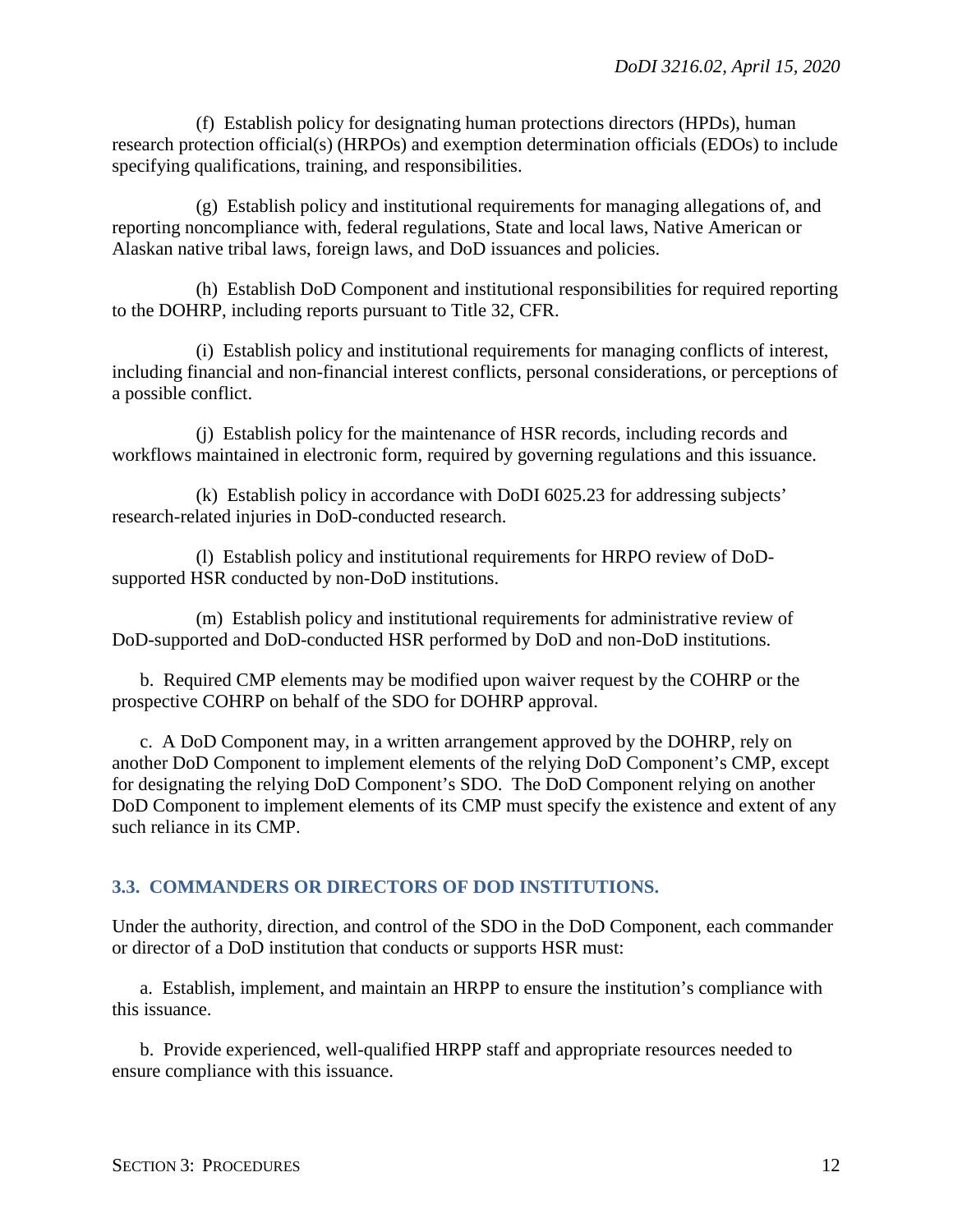c. Designate a HPD as the primary point of contact for the institution's HRPP.

d. As applicable, identify an IO to establish and maintain a DoD assurance and other appropriate assurances. An alternate IO (AIO) may be appointed.

e. Evaluate and improve the institution's HRPP, its policies, and its standard operating procedures.

f. Establish a program of post-approval compliance monitoring of HSR conducted or supported by the institution.

#### <span id="page-12-0"></span>**3.4. FEDERAL ASSURANCE.**

#### <span id="page-12-1"></span>**a. When a Federal Assurance Is Required.**

(1) A DoD institution conducting non-exempt HSR must have a DoD assurance for the protection of human subjects. All DoD assurances must be executed using templates approved by the DOHRP. Regional or multi-site DoD assurances are allowed as long as they are reasonable and can be overseen adequately; these must be approved by the DOHRP.

(2) A DoD institution must have a Department of Health and Human Services (HHS) assurance, also known as a federal-wide assurance (FWA), when conducting non-exempt HSR supported by HHS.

(3) A non-DoD institution must rely on an FWA, or a comparable federal assurance, when engaged in non-exempt DoD-supported HSR.

(4) Researchers affiliated with institutions that do not hold a federal assurance may enter into individual investigator agreements (IIA) to associate with an institution with a federal assurance. All researchers conducting non-exempt HSR must be covered by their own institution's federal assurance or by another institution's federal assurance through an IIA.

(5) All institutions with a DoD assurance must identify at least one IRB on their DoD assurance, and must list all DoD IRBs operated by their institution, as well as agreements for IRB support.

(6) An institution with a DoD assurance must, on its assurance(s), identify the IO as the senior individual authorized to represent the institution; establish and be responsible for the institution's HRPP; and identify the HPD as the primary contact for the institution's HRPP.

(7) DoD institutions and all non-DoD institutions conducting HSR that receive support from the DoD must comply with the terms of their federal assurances, if they hold one, this issuance, and relevant policies of the cognizant DoD Component.

<span id="page-12-2"></span>**b. When a Federal Assurance Is Not Required.**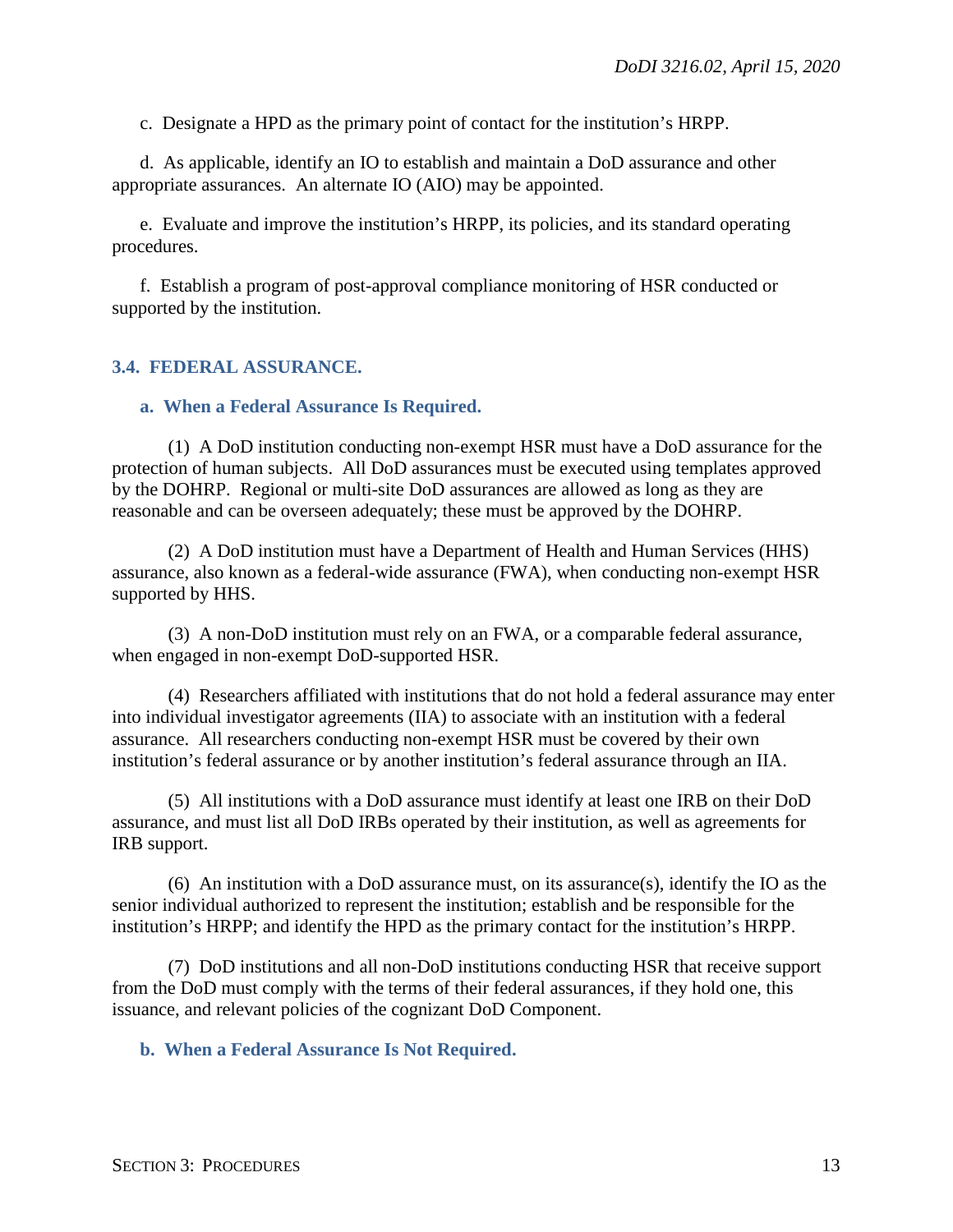(1) A federal assurance is not required when an institution's role is limited to the conduct or support of exempt HSR or activities determined by designated HRPP personnel to be research not involving human subjects.

(2) DoD institutions that only support HSR conducted by an institution with an assurance, also known as an assured institution, are not required to maintain their own federal assurance.

#### <span id="page-13-0"></span>**3.5. DOD-CONDUCTED RESEARCH.**

#### <span id="page-13-1"></span>**a. DoD Institutional Approval and Oversight.**

(1) DoD institutions must have policies and procedures to ensure that all applicable HSR approvals are in place before HSR begins.

(2) A DoD IO or AIO, on behalf of their institution, may enter into an agreement to rely on another DoD institution's IRB without executing an Institutional Agreement for IRB Review (IAIR) because both institutions rely on DoD assurances that delineate the responsibilities of the reviewing and relying DoD IRBs.

(3) A DoD IO or AIO, on behalf of their institution, may establish an agreement for IRB support with an institution that does not hold a federal assurance. This agreement is not an IAIR; rather it is an agreement between an assured institution and a non-assured institution providing IRB services. The agreement must specify that the IRB must apply the requirements in this issuance for DoD-conducted research. The DoD IO and AIO must be given approval by the COHRP, on behalf of the SDO, to have the ability to establish such agreements.

(4) DoD IRBs must comply with Section 219.107 of Title 32, CFR.

(5) DoD IRBs will document their consideration of scientific merit; within the consideration of scientific merit, feasibility of study completion should be considered.

(6) If the HSR involves DoD-affiliated personnel, the key investigator must receive approval from the DoD-affiliated personnel's command or DoD Component to conduct the research. If the HSR takes place on a DoD facility, the key investigator must also receive approval from the command or DoD Component responsible for the facility.

(7) Only designated federal DoD HRPP personnel are authorized to make determinations regarding whether or not an activity is HSR or is exempt HSR.

(8) DoD institutions collaborating in HSR with non-DoD institutions may rely on the collaborating non-DoD institution's IRB if all of the following conditions are met:

(a) The DoD institution determines the non-DoD institution has an appropriate federal assurance or that a federal assurance is not required.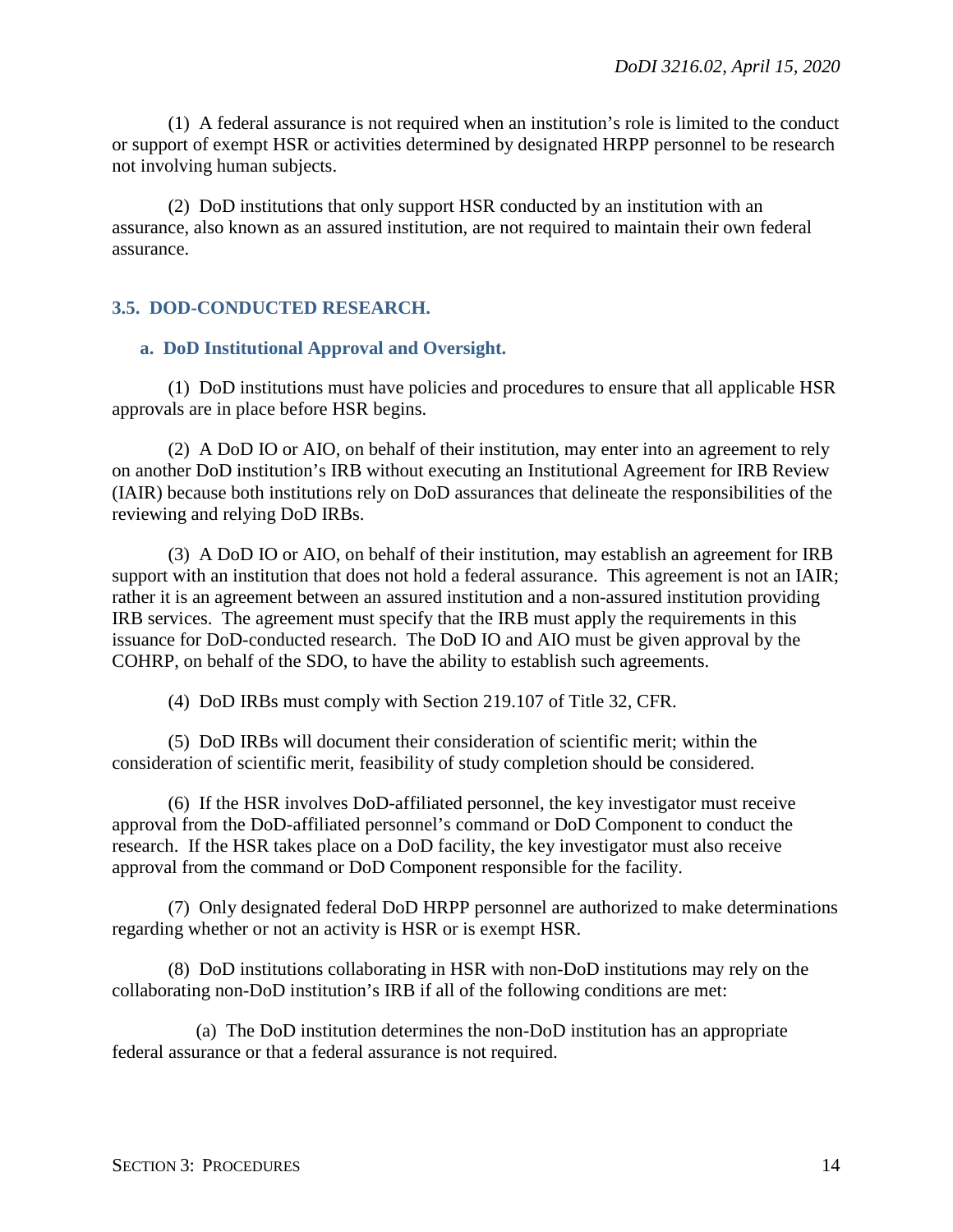(b) The non-DoD institution's IRB is registered in accordance with Subpart E of Part 46 of Title 45, CFR.

(c) The DoD institution reviews the protocol to ensure all applicable local and DoD requirements are addressed in the protocol.

(d) The DoD institution and the non-DoD institution (including if the non-DoD institution uses an independent IRB) enter into an IAIR specifying that the non-DoD IRB will apply the DoD requirements specified in this issuance.

(e) If the research constitutes classified HSR, the COHRP, on behalf of the SDO, approves the agreement to rely on the non-DoD institution's IRB.

(9) DoD institutions conducting HSR in collaboration with non-DoD institutions with or without DoD support must comply with all requirements in this issuance pertaining to DoDconducted research.

<span id="page-14-0"></span>**b. DoD Component Administrative Review and Oversight.**

(1) The DoD Component must conduct an administrative review (also known as a component-level administrative review (CLAR)) of all non-exempt HSR when any of the following conditions occur:

(a) HSR is conducted in a foreign country, unless conducted by a DoD overseas institution, or only involves DoD-affiliated personnel who are U.S. citizens.

(b) The research requires a waiver of informed consent pursuant to Subsection (b) of Section 980 of Title 10, U.S.C.

(c) The research is fetal research, as described in Sections 289g–289g-2 of Title 42, U.S.C.

(d) LSGD is collected from DoD-affiliated personnel.

(e) The research constitutes classified HSR as defined by this issuance.

(f) Research is required to be approved by the DOHRP.

(2) DoD administrative and DoD Component security reviews must be conducted before research involving LSGD collected from DoD-affiliated personnel may begin.

(3) The DoD Component may, with DOHRP approval, delegate Component review and oversight of Sections 3.5.b.(1)(a) - (f) to a DoD institution.

#### <span id="page-14-1"></span>**3.6. DOD-SUPPORTED RESEARCH.**

<span id="page-14-2"></span>**a. DoD Component Approval and Oversight.**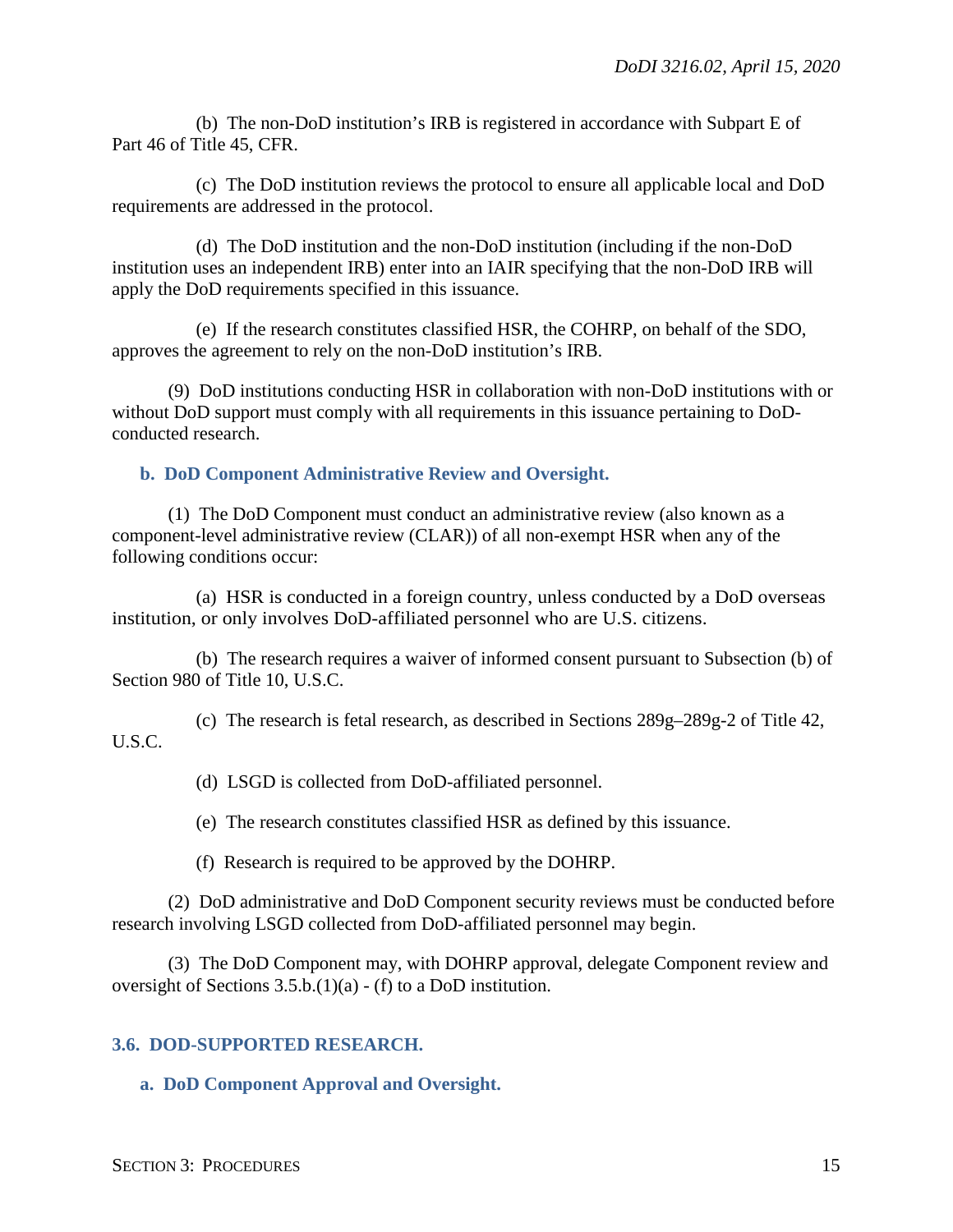(1) The DoD Component must conduct a CLAR of all non-exempt HSR when any of the following conditions occur:

(a) Research is conducted in a foreign country, unless it is conducted by a DoD overseas institution, or involves subjects who are DoD-affiliated personnel that are U.S. citizens.

(b) The research requires a waiver of informed consent pursuant to Paragraph (b) of Section 980 of Title 10, U.S.C.

- (c) The research is fetal research as described in Sections 289g–289g-2 of Title 42, U.S.C.
	- (d) LSGD is collected from DoD-affiliated personnel.

(e) The research constitutes classified HSR as defined by this issuance.

(f) Research is required to be approved by the DOHRP.

(2) DoD administrative and DoD Component security reviews must be conducted before research involving LSGD collected from DoD-affiliated personnel may begin.

(3) The DoD Component may, with DOHRP approval, delegate DoD Component review and oversight of Sections 3.5.b.(1)(a) - (f) to a DoD institution.

## <span id="page-15-0"></span>**b. DoD Institutional Approval and Oversight.**

DoD institutions planning to support HSR must comply with the requirements in this paragraph, as applicable.

(1) Support for activities including research involving human subjects must consider Defense Federal Acquisition Regulation Supplement (DFARS) Section 207.172 requirements as part of the acquisition planning process. All Federal Acquisition Regulation (FAR)–based contracts for DoD-supported research that include or may include HSR must contain the DFARS clause 252.235-7004 in its entirety in accordance with DFARS Section 235.072(e).

(a) All solicitations, including broad agency announcements, for DoD-supported research that include or may include HSR must contain the DFARS clause 252.235-7004, if the solicitation is for a FAR-based contract or substantially similar language if the solicitation is for a non-FAR-based agreement; and language referencing the National Policy Requirements Concerning Live Organisms Terms and Conditions, Section A.1., Human Subjects, at 81 Federal Register 78380, Appendix C to Part 1122. In addition to identifying DoD and non-DoD institutions' responsibilities, the role of the HRPO is described in these two directives.

(b) Agreements other than contracts that include or may include HSR, but are not subject to DFARS clause 252.235-7004 (e.g., grants, assistance agreements), must state the non-DoD institution's responsibilities. Including language referencing the National Policy Requirements Concerning Live Organisms Terms satisfies the requirements of this paragraph.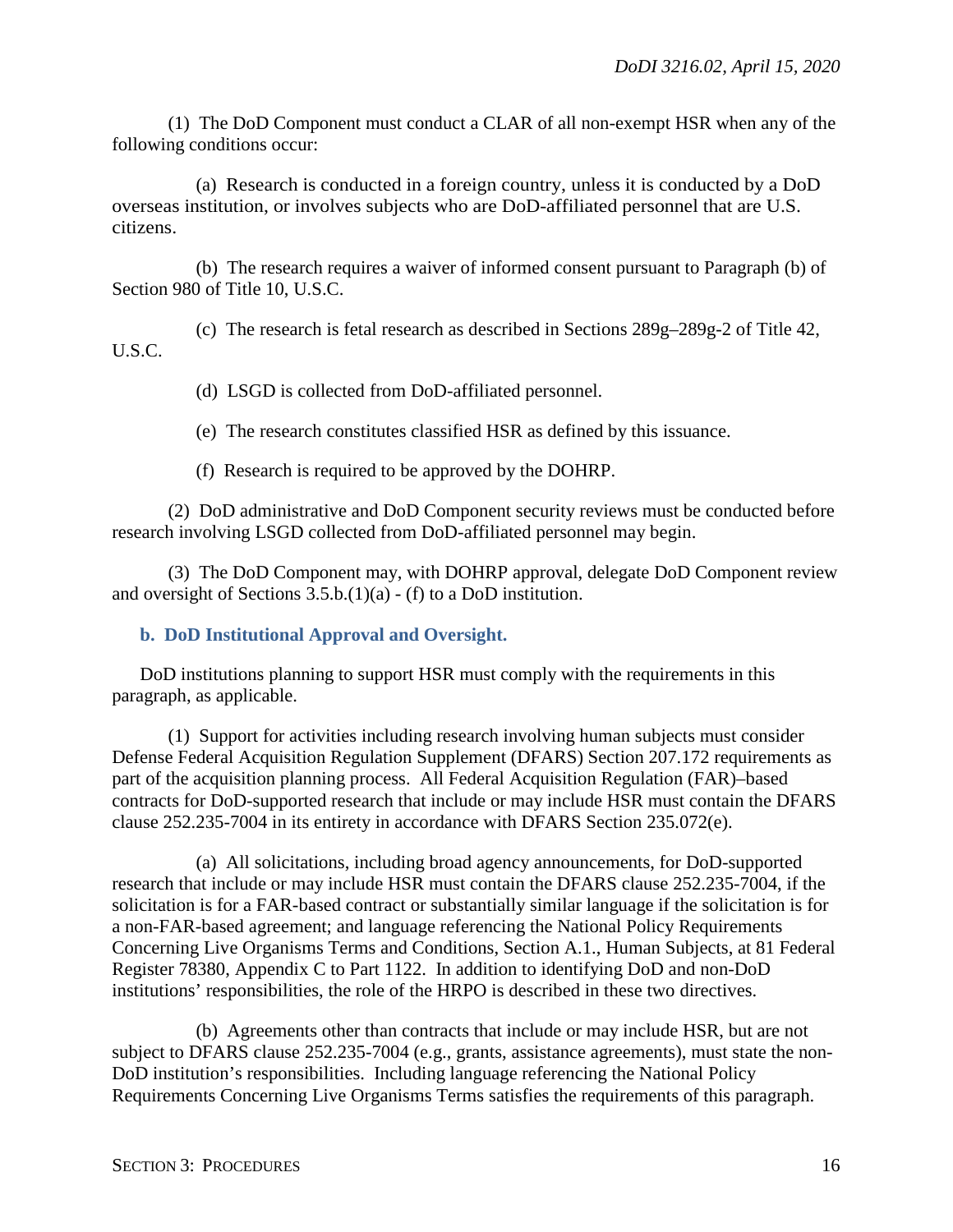(2) Contracts and other agreements (e.g., grants, assistance agreements) must:

(a) Restrict the performance of prospective DoD-supported HSR before the HRPO's concurrence is provided.

(b) Be awarded before an official HRPO review is provided, although a non-binding HRPO review may be conducted before award.

(3) DoD institutions must appoint or designate HRPO(s) to confirm that DoD-supported HSR complies with this issuance.

(4) DFARS clause 252.235-7004 is not required to be included in a DoD agreement with another federal agency for DoD-supported HSR. However, these agreements must include language requiring the federal agency to apply Sections 3.8, 3.9, 3.10, 3.11 and 3.13 of this issuance, and Section 1520a of Title 50, U.S.C.

(5) When a DoD IRB serves as the reviewing IRB pursuant to Part 219 of Title 32, CFR, the DoD IRB approval will constitute the HRPO review; an additional HRPO review is not required.

(6) The non-DoD institution:

(a) For non-exempt HSR, must submit to the HRPO:

1. Documentation that the DoD-supported HSR has been reviewed and approved by an IRB, including scientific merit, amendments, and additional reviews.

2. Documentation of key investigators' human research protection training.

3. IRB-approved protocol documents.

4. Current FWA and IRB registration numbers.

(b) For DoD-supported research that is exempt or does not involve human subjects, must submit institutional documentation of the determination that the research is either not HSR, exempt HSR, or limited IRB review to the HRPO, to include all protocol documents.

(c) Must comply with all reporting requirements that may otherwise be applicable, in addition to the HRPO reporting and submission requirements in this section.

(d) Must promptly notify the HRPO of the following:

1. IRB-approved changes to HSR that involve changes to key investigators or institutions; decreased benefit or increased risk to subjects in greater than minimal risk research as defined in Part 219 of Title 32; addition of vulnerable populations, or DoD-affiliated personnel as subjects.

2. Transfer of HSR oversight to a different IRB.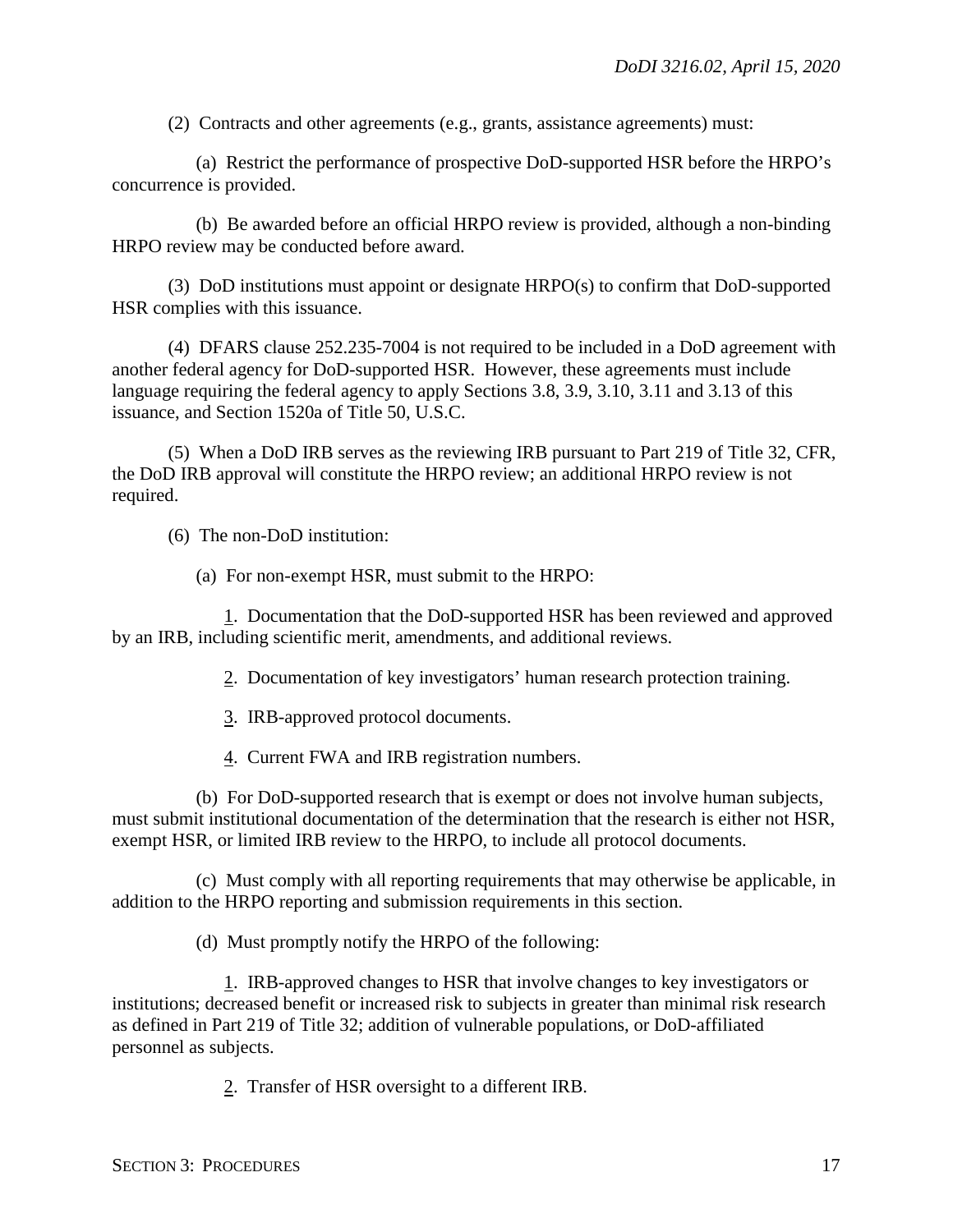3. Notification by any federal body, State agency, official governing body of a Native American or Alaskan native tribe, other entity, or foreign government that the non-DoD institution's DoD-supported HSR is under investigation.

4. Any problems involving risks to subjects or others, suspension or termination of IRB approval, or any serious or continuing noncompliance pertaining to DoD-supported HSR.

5. The results of the IRB's continuing review, if required.

6. Change in status when a previously enrolled human subject becomes pregnant, or when the researcher learns that a previously enrolled human subject is pregnant, and the protocol was not reviewed and approved by the IRB in accordance with Subpart B, Subpart 46 of Title 45, CFR.

7. Change in status when a previously enrolled human subject becomes a prisoner, and the protocol was not reviewed and approved by the IRB in accordance with Subpart C, Subpart 46 of Title 45, CFR.

8. A DoD-supported study's closure.

9. Must make records that document compliance or noncompliance with this issuance accessible for inspection and copying, as determined by DoD HRPP personnel, by authorized DoD representatives.

10. Will recognize that failure to comply with applicable requirements may result in the DoD:

a. Wholly or partially terminating or suspending the award;

b. Temporarily withholding payment under the award pending correction of the deficiency;

c. Disallowing all or part of the cost of the activity or action that is not in compliance; and/or

d. Contacting publishers of articles that reference the noncompliant HSR.

11. Will recognize that DoD-supported research should comply with the whole of this issuance when applicable.

## <span id="page-17-0"></span>**3.7. DOD-ASSISTED RESEARCH.**

Each COHRP must establish policy to oversee the DoD Component's execution of DoD-assisted research, or delegate the responsibility to create such policy to the DoD Component's institutions. To the extent consistent with this issuance, a DoD Component may waive some procedures applicable to DoD-supported HSR when the DoD support is limited to assistance (as defined in this issuance).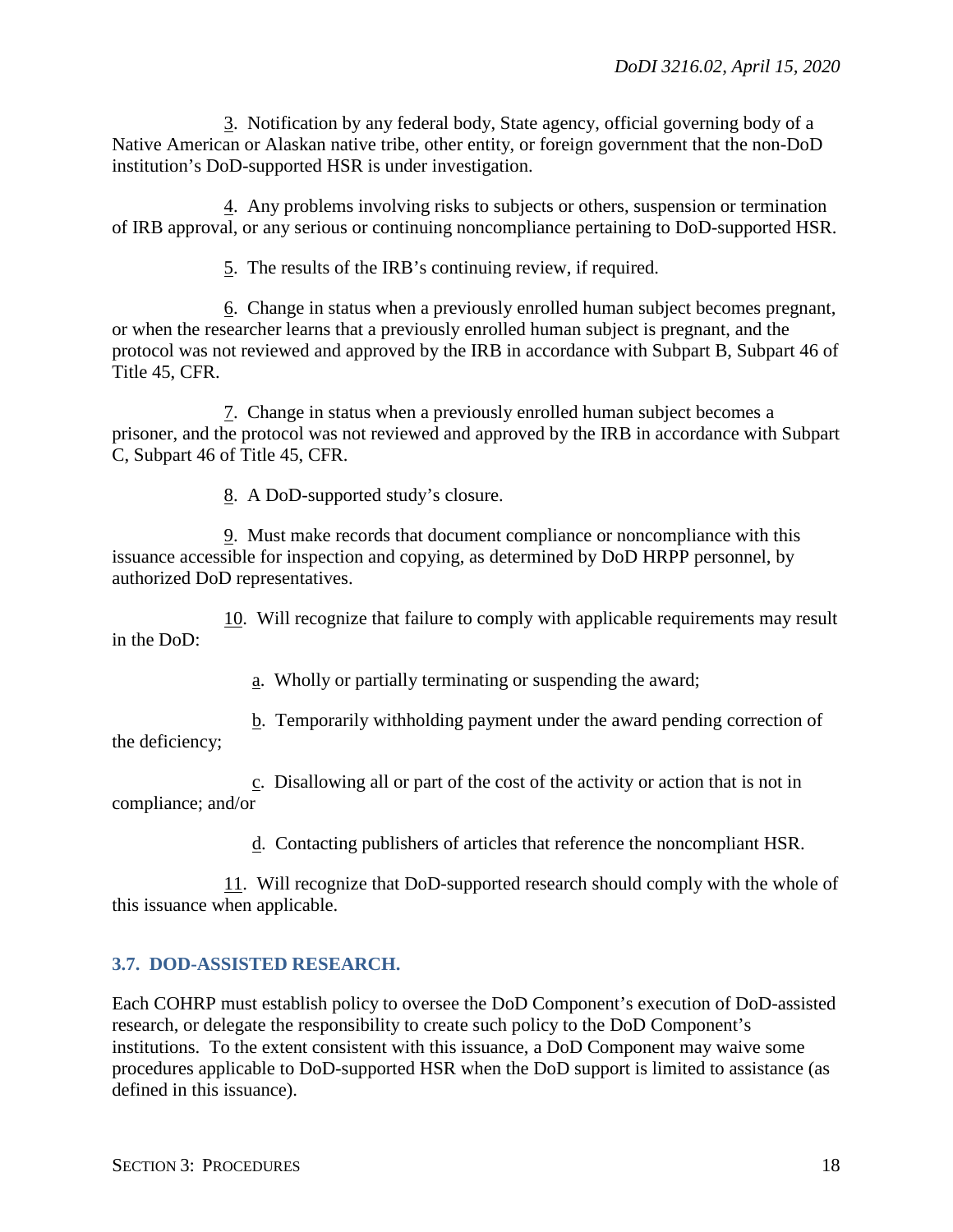## <span id="page-18-0"></span>**3.8. SELECTION OF HUMAN SUBJECTS AND EVALUATING RISK.**

#### <span id="page-18-1"></span>**a. Selection of Human Subjects.**

The selection of human subjects in DoD-conducted or DoD-supported HSR must comply with Section 252 of the National Defense Authorization Act for Fiscal Year 1994 (Public Law 103-160), with respect to gender, minority participation, and membership in the Armed Services. The authority to waive the requirements of this statute may be delegated in the CMP.

#### <span id="page-18-2"></span>**b. Evaluating Risk.**

The definition of minimal risk in Part 219 of Title 32, CFR, does not include the inherent occupational risks that certain subjects face in their everyday life, such as those:

(1) Encountered by Service members, law enforcement, or first responders while on duty.

(2) Resulting from or associated with high-risk behaviors or pursuits.

(3) Experienced by individuals whose medical conditions involve frequent tests or constant pain.

#### <span id="page-18-3"></span>**3.9. ADDITIONAL PROTECTIONS FOR HUMAN SUBJECTS.**

#### <span id="page-18-4"></span>**a. Additional Safeguards.**

Provide additional safeguards for subjects who are likely to be vulnerable to coercion or undue influence in accordance with Subparts B, C, and D of Part 46 of Title 45, CFR, and this issuance.

(1) The additional safeguards set forth in Sections 3.9(b)-(f) must be provided in DoDconducted and DoD-supported HSR.

(2) The DOHRP may delegate the authority for implementation of Subparts B, C, and D of Part 46 of Title 45, CFR, to the DoD Components' SDOs within their CMP.

#### <span id="page-18-5"></span>**b. Pregnant Women, Fetuses, and Neonates Involved in Research.**

Research involving pregnant women, fetuses, or neonates as human subjects must comply with Subpart B of Part 46, Title 45, CFR, unless modified by this issuance.

(1) For purposes of applying this section, the phrase "biomedical knowledge" in Subpart B of Part 46, Title 45, CFR, is replaced with "generalizable knowledge."

(2) The applicability of Subpart B of Part 46, Title 45, CFR, is limited to research involving pregnant women as human subjects involved in HSR that is greater than minimal risk, and includes interventions, as defined in Part 219 of Title 32, CFR, or invasive procedures involving: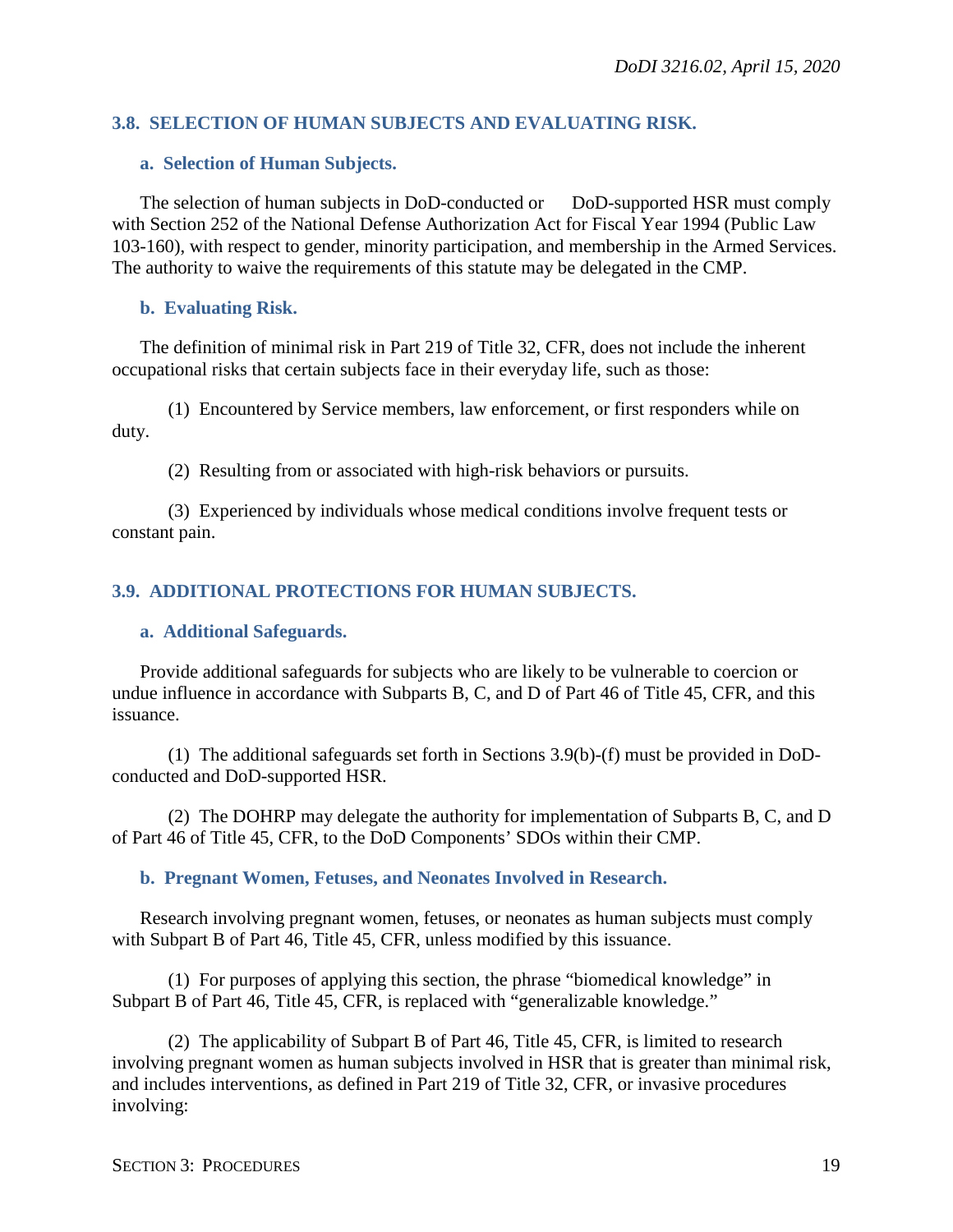(a) The woman or the fetus; or

(b) Fetuses or neonates as human subjects.

(3) HSR using fetal tissue must comply with Sections 289g–289g-2 of Title 42, U.S.C.

(4) For HSR that would not otherwise be approved but presents an opportunity to understand, prevent, or alleviate a serious problem affecting the health or welfare of pregnant women, fetuses, or neonates, DoD institutions must demonstrate to the SDO that the IRB has fulfilled its duties in accordance with Subpart B of Part 46, Title 45, CFR. Before HSR activities may begin, the SDO must receive explicit written approval from the DOHRP.

#### <span id="page-19-0"></span>**c. Prisoners as Human Subjects.**

HSR involving prisoners as human subjects must comply with Subpart C of Part 46 of Title 45, CFR, unless modified by this issuance.

(1) In addition to the categories of permissible HSR involving prisoners identified in Subpart C of Part 46 of Title 45, CFR, two additional categories are permissible:

(a) Epidemiological research that meets the waiver criteria in accordance with Pages 36929-36931 of Volume 68, Federal Register, may be approved in accordance with the applicable requirements of Subpart C of Part 46 of Title 45, CFR, this issuance, and other applicable requirements.

(b) HSR that would otherwise meet exemption criteria may be conducted, but must first be approved by an IRB and must meet the requirements in Subpart C of Part 46 of Title 45, CFR, this issuance, and other applicable requirements.

(2) DoD institutions conducting research involving prisoners must demonstrate to the SDO that the IRB has fulfilled its duties in accordance with Subpart C of Part 46 of Title 45, CFR.

(3) When a previously enrolled human subject becomes a prisoner, and the protocol has not been reviewed and approved by the IRB in accordance with Subpart C of Part 46 of Title 45, CFR, the key investigator must promptly notify the IRB. For DoD-conducted research, the HPD must notify the COHRP. For DoD-supported research, the non-DoD institution must notify the HRPO and other federal agencies, if required.

#### <span id="page-19-1"></span>**d. Children Involved as Subjects in Research.**

HSR involving children as human subjects must comply with Subpart D of Part 46 of Title 45, CFR. DoD institutions must demonstrate to the SDO that the IRB has fulfilled its duties in accordance with Part 407 of Subpart D of Part 46 of Title 45, CFR, and Section 50.54 of Title 21, CFR.

#### <span id="page-19-2"></span>**e. Detainees or Prisoners of War.**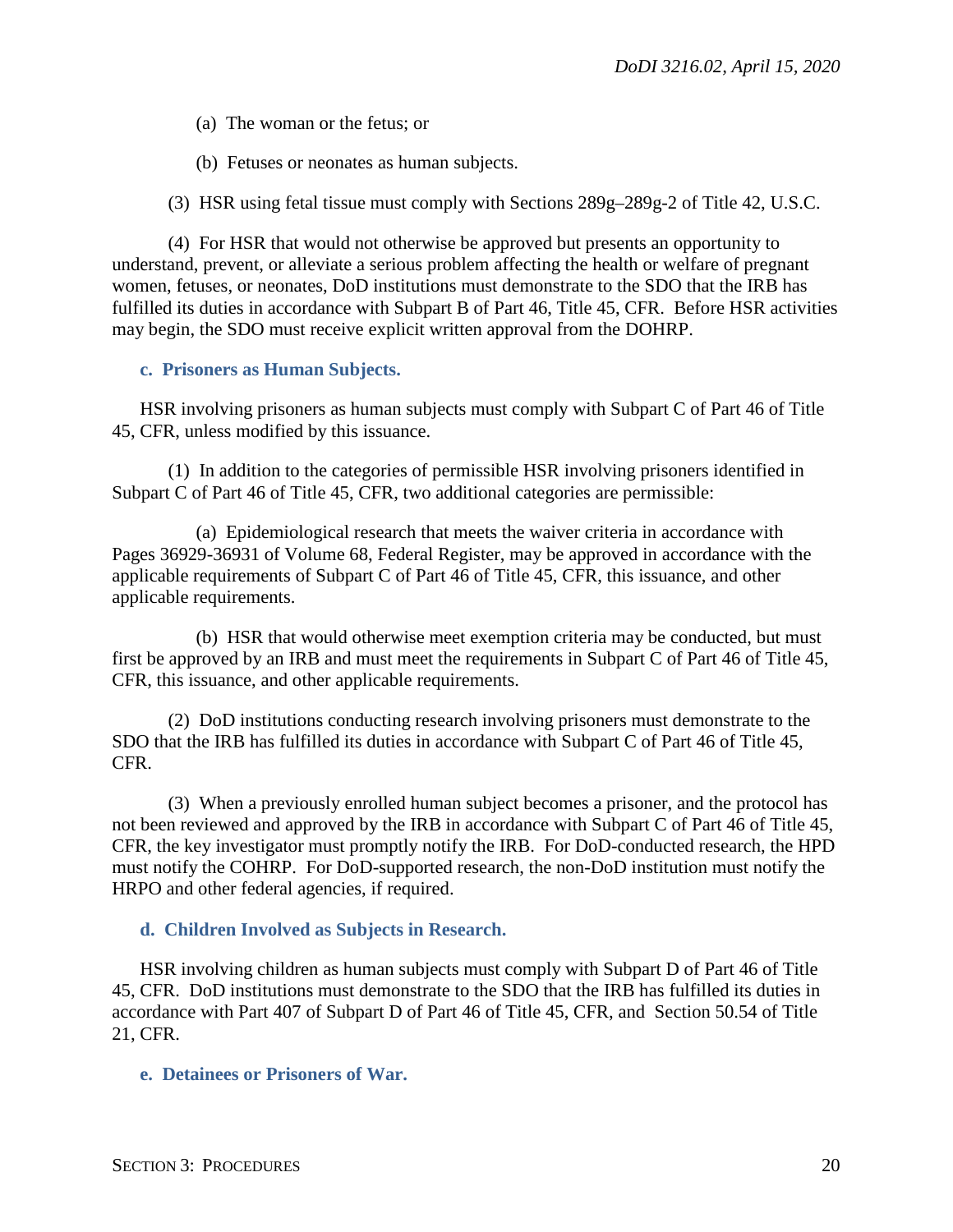Research involving a detainee or a prisoner of war as a human subject is prohibited.

(1) The prohibition in this paragraph does not apply to activities covered by investigational new drug or investigational device provisions of Title 21, CFR, when the purpose is for diagnosis or treatment of a medical condition in a patient.

(2) Such treatment may be offered to detainees or prisoners of war with their informed consent when the medical products are subject to Title 21, CFR, and only when the same product may be available to DoD-affiliated personnel consistent with established medical practices.

#### <span id="page-20-0"></span>**f. DoD-affiliated Personnel as subjects in DoD-conducted or –supported HSR.**

(1) If the HSR involves DoD-affiliated personnel as subjects and if the HSR includes any risks to their fitness for duty (e.g. health, availability to perform job, data breach), the informed consent document (ICD) must inform DoD-affiliated personnel about these risks and that they should seek command or Component guidance before participating.

(2) If the HSR involves DoD-affiliated personnel, the key investigator must receive command or Component approval to execute the research.

(3) Military and civilian supervisors, officers, and others in the chain of command are prohibited from influencing their subordinates to participate in HSR.

(4) Military and civilian supervisors, officers, and others in the chain of command must not be present at any HSR participant recruitment sessions or during the HSR consent process for DoD-affiliated personnel. Excluded supervisors or those in the chain of command may participate in separate HSR recruitment sessions, if applicable.

(5) Service members and all Reserve Component and National Guard members in a federal duty status are considered for purposes of this issuance, to be adults. If a Service member, Reserve Component or National Guard member in federal duty status, student at a Service Academy, or trainee is under 18 years of age, the IRB must carefully consider the HSR recruitment process and the necessity of including such member as a human subject.

(6) In order to approve research involving DoD-affiliated personnel as human subjects, the IRB or HRPO must determine whether the following requirements have been satisfied:

(a) The consent documentation must include, if applicable, potential risks for the revocation of clearance, credentials, or other privileged access or duty.

(b) For research involving recruitment of DoD-affiliated personnel in HSR determined greater than minimal risk, as defined by Part 219 of Title 32, CFR, and when HSR recruitment occurs in a group setting, the IRB must appoint an ombudsperson. The ombudsperson:

1. Must not have a conflict of interest with the research or be a part of the research team.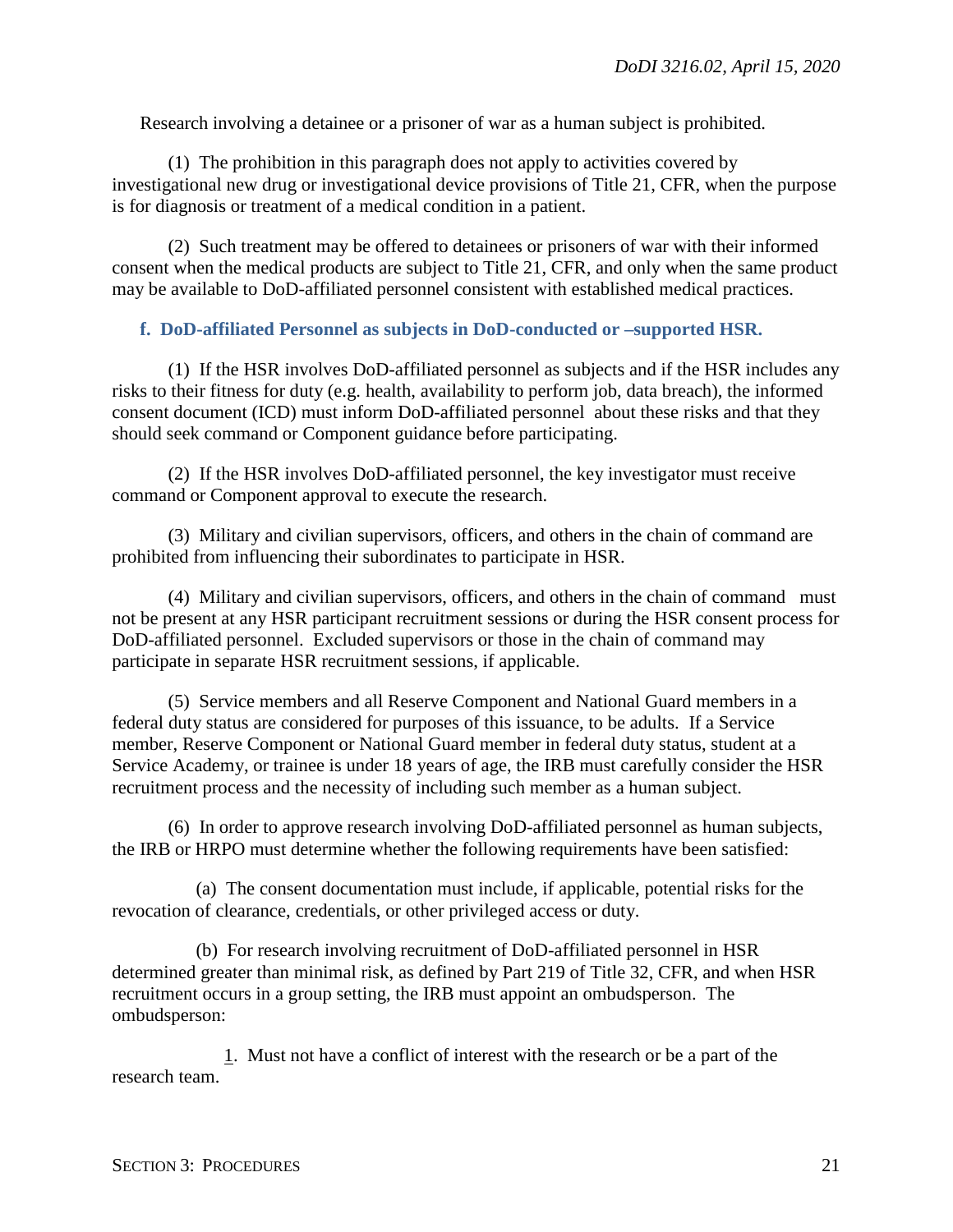2. Must be present during the HSR recruitment, monitoring that the recruitment and informed consent explain that participation is voluntary and that the information provided about the research is consistent with the IRB-approved script and materials, including digitally provided materials.

3. Should be available to address DoD-affiliated personnel's concerns about participation.

(7) Compensation to DoD-affiliated personnel for participation in research while on duty is prohibited in accordance with Title 5, U.S.C., with particular reference to Subparts G and H, with some exceptions for purposes consistent with Section 30 of Title 24, U.S.C.

## <span id="page-21-0"></span>**3.10. RESEARCH INVOLVING LSGD COLLECTED ON DOD-AFFLIATED PERSONNEL.**

a. DoD-conducted or DoD-supported research involving LSGD collected on DoD-affiliated personnel, or for which research the DoD provides assistance, is subject to additional requirements in this issuance.

b. The disclosure of DoD-affiliated personnel's genomic data may pose a risk to national security; accordingly, such research requires administrative, technical, and physical safeguards commensurate with risk, including the secondary use or sharing of de-identified data or specimens.

c. All research involving LSGD collected from DoD-affiliated personnel will apply an HHS CoC pursuant to Title 42, U.S.C., and Public Law 114-255.

d. Research involving LSGD collected from DoD-affiliated personnel is subject to DoD Component security review to ensure the adequacy of the proposed administrative, technical, and physical safeguards, including the secondary use or sharing of de-identified data or specimens.

## <span id="page-21-1"></span>**3.11. UNIQUE DOD LIMITATIONS ON WAIVER OF INFORMED CONSENT.**

a. Sections 219.116(e) and (f) of Title 32, CFR, identify conditions where an IRB may waive informed consent for DoD-conducted and DoD-supported HSR.

b. Section 980 of Title 10, U.S.C.:

(1) Imposes limitations on waiving informed consent when DoD appropriated funds are used to finance the research.

(2) Is applicable only to DoD-conducted and DoD-supported research when involving a human being as an experimental subject as defined in this issuance. Research involving a human being as an experimental subject, governed by Section 980 of Title 10, U.S.C., is a subset of research involving human subjects, regulated by Title 32, CFR.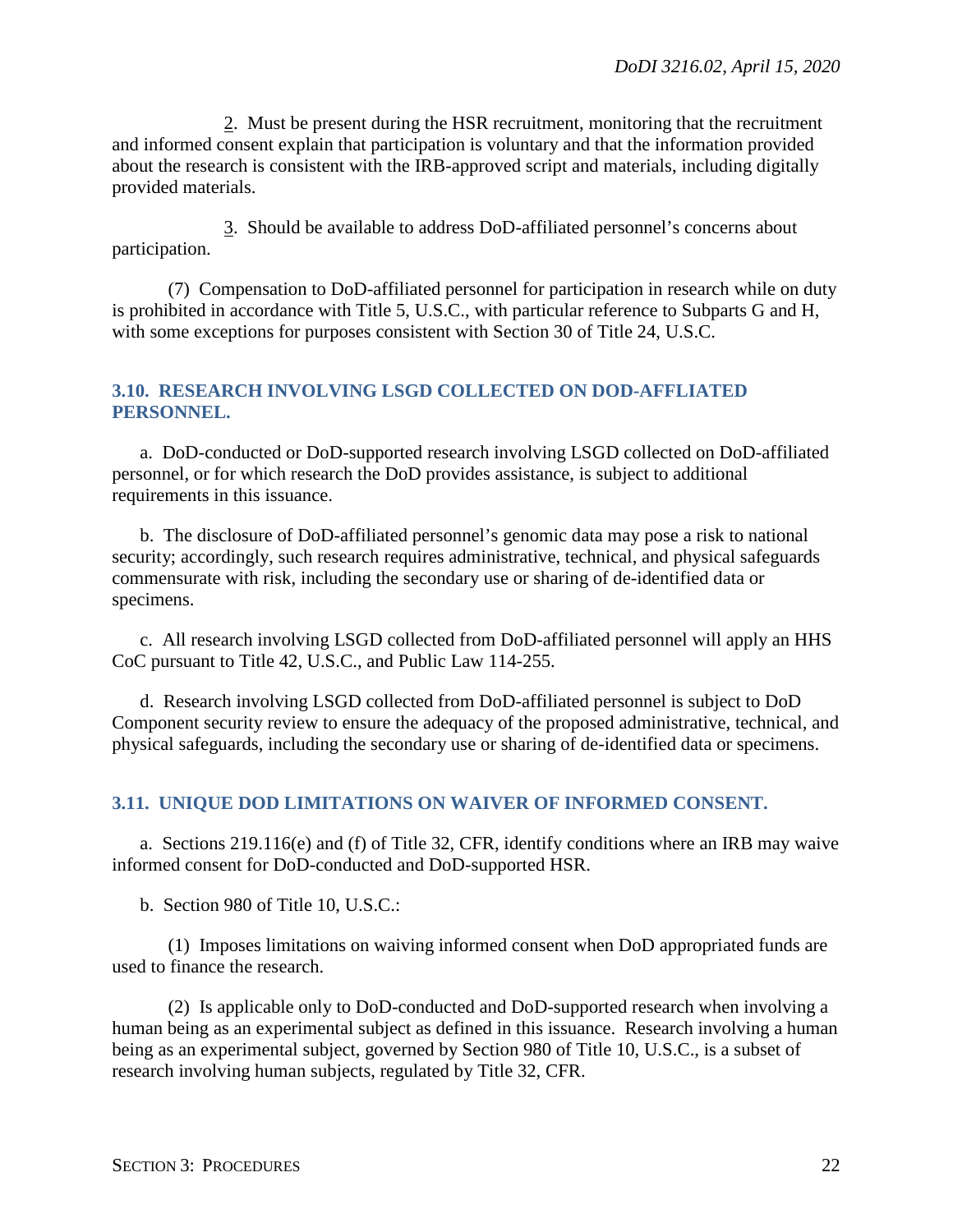(3) Is not applicable to exempt HSR.

c. For research involving a human being as an experimental subject to which Section 980 of Title 10, U.S.C., applies, informed consent must be obtained in advance from the experimental subject or the subject's legal representative (consistent with Part 219 of Title 32, CFR, if the subject cannot consent). If consent is obtained from the subject's legal representative, the intention of the key investigator must be for the research to be beneficial to the subject.

d. For research governed by Section 980 of Title 10, U.S.C., that involves no more than minimal risk, as defined by Part 219 of Title 32, CFR, an IRB may alter or waive other required elements of informed consent pursuant to Part 219 of Title 32, CFR, so long as it still preserves informed consent of the subject (i.e., the consent indicates the subject's participation in the research is completely voluntary and includes the requirement that the subject is informed of research risks).

e. The advance informed consent requirement pursuant to Section 980 of Title 10, U.S.C., may be waived by the DOHRP or its delegate, if the following conditions are met:

(1) The research is to advance the development of a medical product necessary to the DoD.

(2) The research may directly benefit the individual experimental subject.

(3) The research is conducted in compliance with all other applicable laws and regulations.

#### <span id="page-22-0"></span>**3.12. PROTECTING HUMAN SUBJECTS FROM MEDICAL EXPENSES IF INJURED**

#### <span id="page-22-1"></span>**a. DoD-Supported Research Involving Human Subjects.**

All non-exempt HSR must meet the requirement in Section 219.116 of Title 32, CFR.

#### <span id="page-22-2"></span>**b. DoD-Conducted Research Involving Human Subjects.**

All HSR that is determined to be greater than minimal risk must meet the requirement of Section 219.116 of Title 32, CFR, to provide subjects with an explanation as to whether any compensation and any medical treatments are available for research–related injuries.

(1) Explanations must include a statement that subjects may, for the duration of the study, be eligible for health care services for research-related injuries at a military treatment facility, in accordance with Part 108 of Title 32, CFR. This eligibility for health care services extends beyond subjects' participation in the study to such time after the study has ended, in accordance with Section 219.108 of Title 32, CFR.

(2) CMPs and institutional HRPPs must document how institutions will care for subjects with research-related injuries, including injuries that are the direct result of activities performed by DoD-affiliated personnel in studies that are collaborative with a non-DoD institution.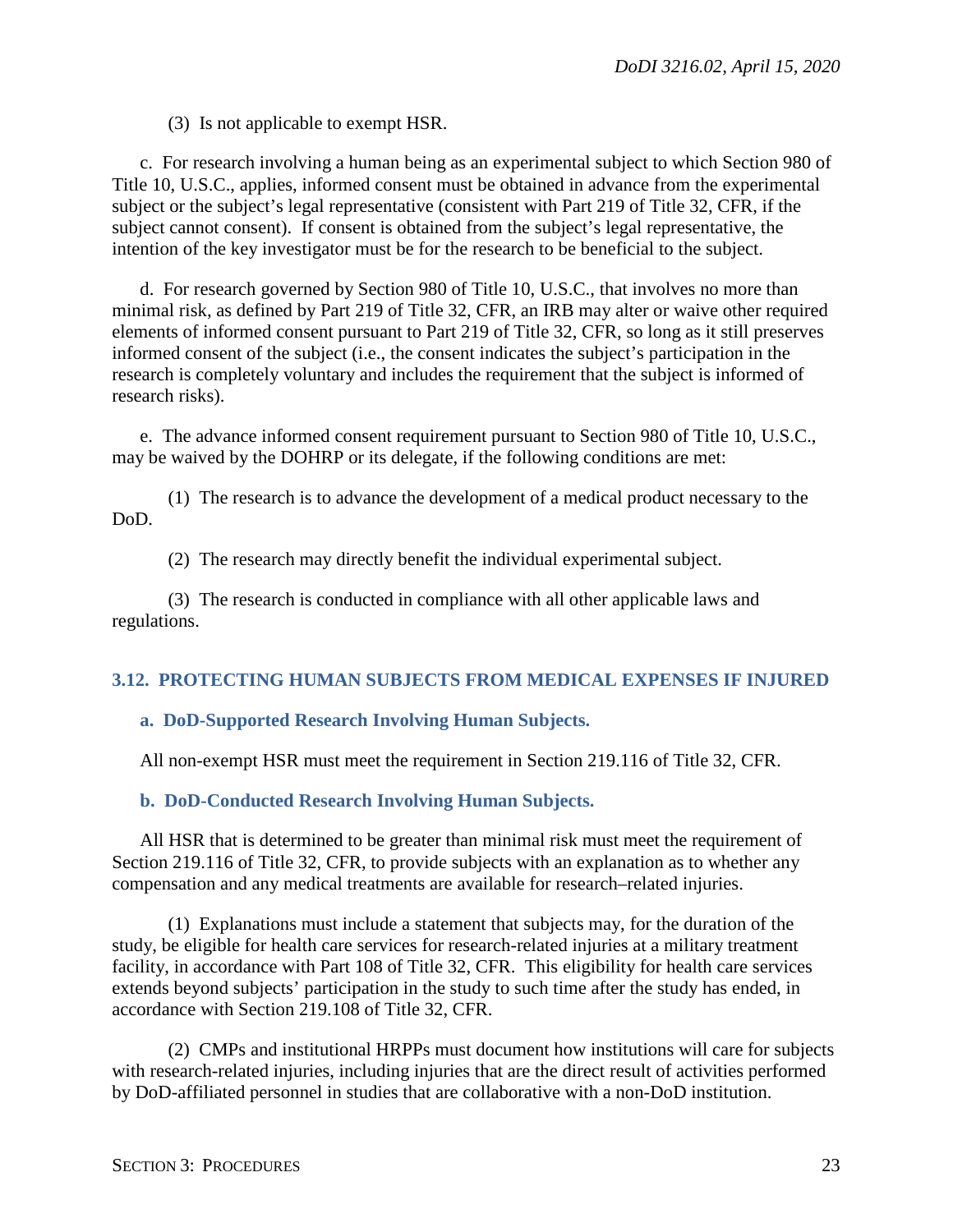(3) Subjects injured in DoD-conducted research may obtain care for such injuries at a DoD medical treatment facility on a space-available basis during the pendency of the research study in accordance with DoDI 6025.23.

#### <span id="page-23-0"></span>**3.13. CLASSIFIED HSR.**

a. Pursuant to Parts 22, 37, and 219 of Title 32, CFR, and Sections 2.101 and 252.235-7004 of Title 48, CFR, and Executive Order 13526 DoD-conducted or DoD-supported HSR is considered classified HSR when:

(1) Classified information is required for IRB review and oversight of the research.

(2) Classified information must be provided to human subjects, or their guardians, during the HSR recruitment or informed consent process in order to achieve fully effective legal consent.

(3) Classified information is provided to, or by, research subjects.

b. DoD-conducted or –supported HSR is not considered classified HSR:

(1) If the HSR is a part of a classified program, but the research itself is not classified; if the information required in the research protocol is not classified; if the information needed by the IRB is not classified; or if the information required by the human subject is not classified. For the purposes of the annual report for classified research, unclassified HSR that falls into the criteria listed in this paragraph should be included in the report.

(2) HSR that requires subjects to hold a clearance as a means of creating ease of entry or access to controlled spaces where the research will occur does not constitute classified HSR unless one of the conditions described in Sections 3.13.b.(1) or (3) also exist.

(3) If the research constitutes an authorized operational activity, then it is not HSR.

c. The DOHRP is the final approval authority for all DoD-conducted or DoD-supported classified HSR. The SDO prospectively conducting or supporting the HSR must submit a package to the DOHRP for approval to conduct the classified HSR.

d. No DoD agency within the Intelligence Community may sponsor, contract for, or conduct non-exempt HSR except in accordance with Paragraph 2.10 of Executive Order 12333 and DoD 5240.1.

#### <span id="page-23-1"></span>**3.14. ADDITIONAL PROTECTIONS FOR PRIVACY AND CONFIDENTIALITY IN RESEARCH.**

There are certain authorities that the DoD Components may consider using for sensitive research.

<span id="page-23-2"></span>**a. Confidential Information Protection and Statistical Efficiency Act for Non-Statistical Agencies.**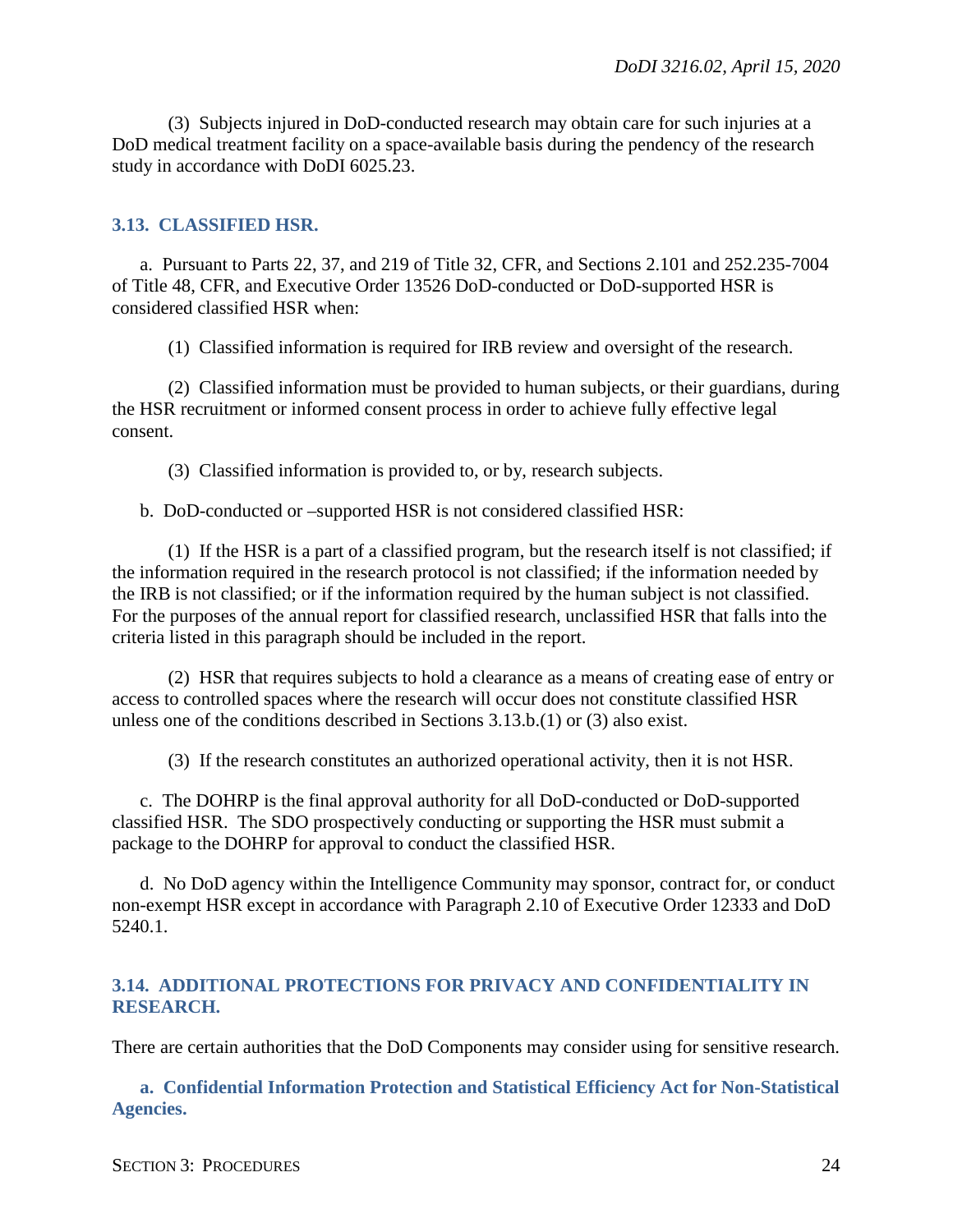Any DoD Component may use the authority pursuant to Sections 501-513 of the Confidential Information Protection and Statistical Efficiency Act of 2002 (CIPSEA) (Public Law 107-347) to assure that data or information acquired by the DoD Component under a pledge of confidentiality for exclusively statistical purposes must be used exclusively for statistical purposes and may not be disclosed in identifiable form for any other purpose, except with the informed consent of the respondent. Use of this authority is subject to the requirements of CIPSEA Sections 512 and 523-525 and of Volume 72, Federal Register.

## <span id="page-24-0"></span>**b. CoC.**

A DoD institution conducting HSR or non-DoD institution conducting HSR with DoD support may request a CoC pursuant to Section 241 of Title 42, U.S.C. All studies involving LSGD collected on DoD-affiliated personnel will apply an HHS CoC.

(1) A CoC prohibits disclosing or providing, in any federal, State, or local civil, criminal, administrative, legislative, or other proceeding, or to any other person not connected with the research, the name of any individual or any such information, document, or biospecimen that contains identifiable information about the individual, created or compiled for purposes of research.

(2) Exceptions to the CoC must be listed in all informed consent documents, pursuant to this issuance and as stated in Section 241 of Title 42, U.S.C.

#### <span id="page-24-1"></span>**3.15. RECORD-KEEPING.**

a. Part 219 of Title 32, CFR, requires all institutions engaged in DoD-conducted or DoD-supported HSR to retain records for at least 3 years after the completion of the research, or longer if required by DoD Manual 6025.18, the Privacy Act, FDA regulations, or other applicable requirements.

b. For complete record-keeping guidance and instruction, DoD institutions must consult their records disposition schedules.

c. Records maintained by non-DoD institutions that document compliance or noncompliance with this issuance must be accessible for inspection and copying by authorized representatives of the DoD

#### <span id="page-24-2"></span>**3.16. NONCOMPLIANCE.**

a. DoD institutions must promptly respond to allegations of noncompliance with this issuance.

b. For allegations involving a non-DoD institution, the non-DoD institution must conduct an investigation in accordance with the applicable support agreement, to be furnished to the supporting DoD organization via the HRPO. The DoD institution supporting the HSR must ensure in its agreements with the non-DoD institution that allegations are promptly and properly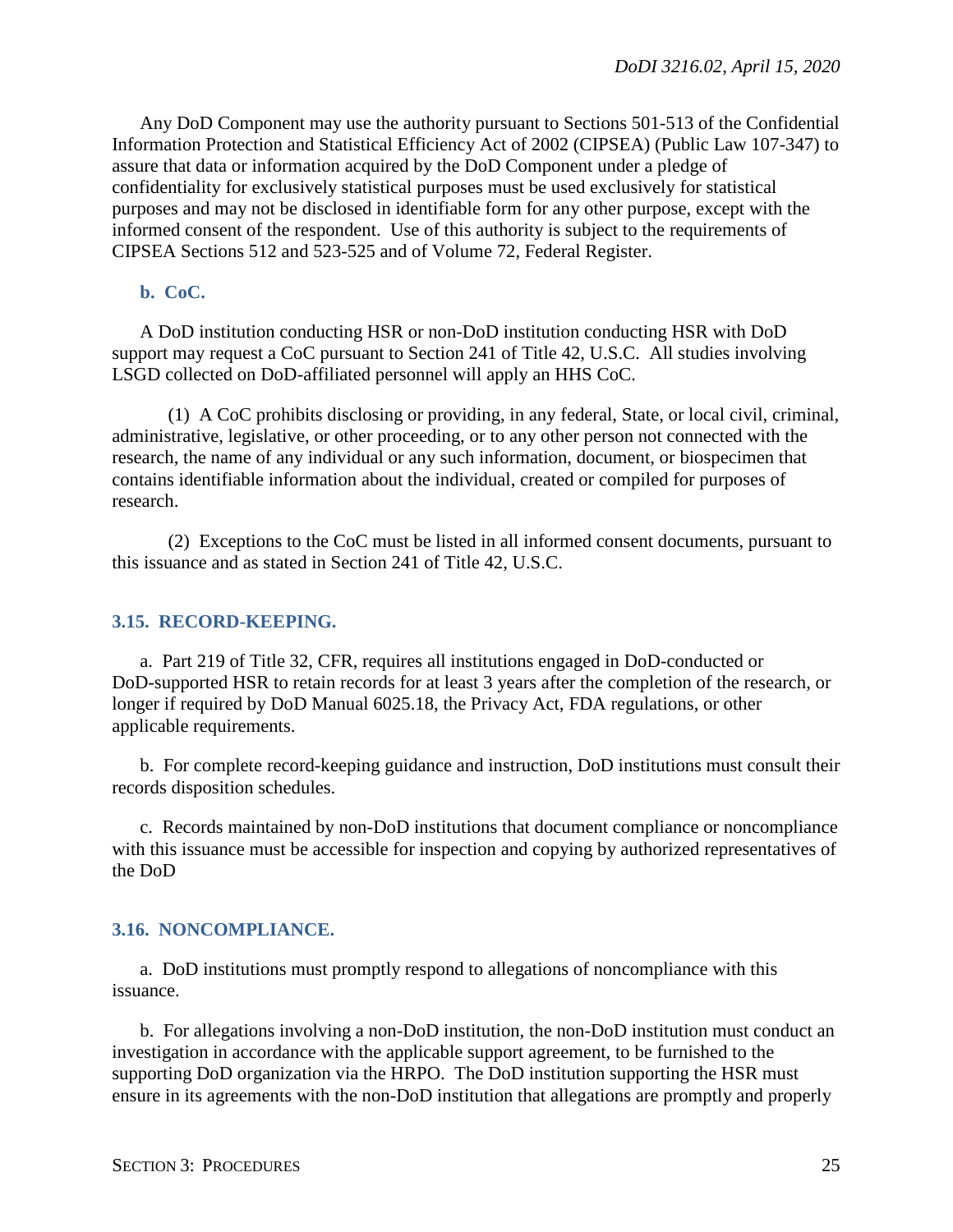investigated. The DoD institution will then promptly report substantiated serious and/or continuing non-compliance findings to the COHRP.

c. Substantiated allegations related to classified HSR must be reported immediately to the DOHRP.

## <span id="page-25-0"></span>**3.17. CCHRPP MEMBERSHIP.**

The CCHRPP is composed of senior officials at the general officer/flag officer, Senior Executive Service, or equivalent level.

a. Each SDO must identify one regular and one alternate member to represent their component to the CCHRPP, and must promptly notify the DOHRP if those designations change.

b. The CCHRPP Chair is the Director, Human Systems Directorate, Office of the USD(R&E).

c. The Executive Secretariat to the CCHRPP is composed of the COHRP directors, or equivalent authorities from the DoD Component HRPP oversight bodies, and those deemed necessary to the Executive Secretariat's missions by the DOHRP Director.

(1) The Executive Secretariat is referred to as the DC; its Chair is the Director, DOHRP.

(2) The DC acts as a central advisory committee to the DoD, the  $\text{USD}(R\&E)$ , and the DOHRP on matters regarding HSR, privacy issues in research, ethical, legal and social implications in research.

(3) The DC may act as an ethics panel or body and designate subcommittees as needed.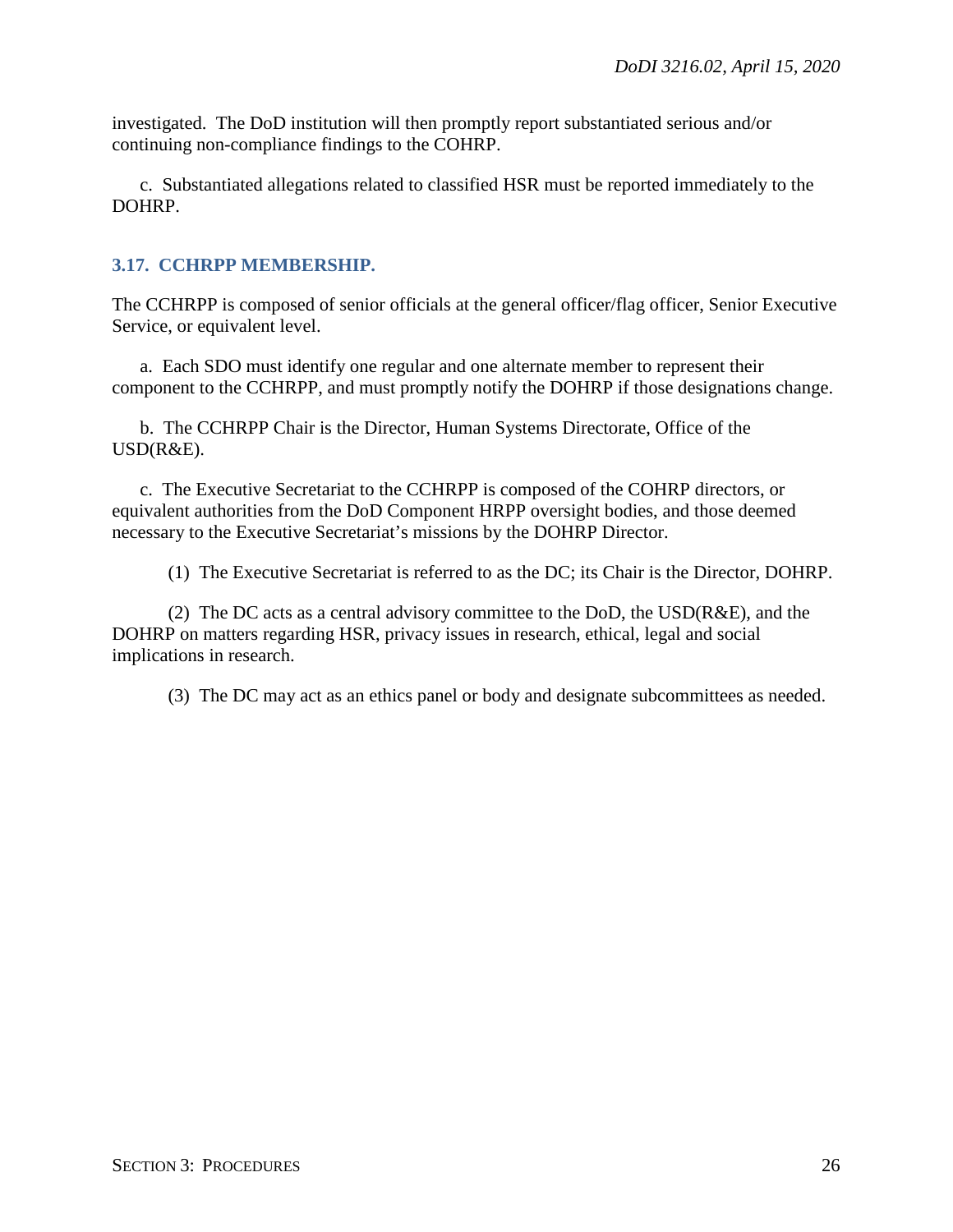# **GLOSSARY**

## <span id="page-26-1"></span><span id="page-26-0"></span>**G.1. ACRONYMS.**

| <b>ACRONYM</b> | <b>MEANING</b>                                                       |
|----------------|----------------------------------------------------------------------|
| <b>AIO</b>     | alternate institutional official                                     |
| <b>CCHRPP</b>  | <b>Coordinating Committee for Human Research Protection Programs</b> |
| <b>CFR</b>     | Code of Federal Regulations                                          |
| <b>CLAR</b>    | component-level administrative review                                |
| <b>CMP</b>     | component human research protection program management plan          |
| CoC            | certificate of confidentiality                                       |
| <b>COHRP</b>   | component office of human research protections                       |
| DC             | DoD Office for Human Research Protections Cabinet                    |
| <b>DFARS</b>   | Defense Federal Acquisition Regulation Supplement                    |
| DoDI           | DoD instruction                                                      |
| <b>DOHRP</b>   | DoD Office for Human Research Protections                            |
| <b>EDO</b>     | exemption determination official                                     |
| FAR            | <b>Federal Acquisition Regulation</b>                                |
| <b>FDA</b>     | Food and Drug Administration                                         |
| <b>FWA</b>     | federal-wide assurance                                               |
| <b>HHS</b>     | Department of Health and Human Services                              |
| <b>HPD</b>     | human protections director                                           |
| <b>HRPO</b>    | human research protection official                                   |
| <b>HRPP</b>    | human research protection program                                    |
| <b>HSR</b>     | human subject research                                               |
| <b>ICD</b>     | informed consent document                                            |
| <b>IIA</b>     | individual investigator agreement                                    |
| <b>IAIR</b>    | institutional agreement for institutional review board review        |
| <b>IO</b>      | institutional official                                               |
| <b>IRB</b>     | institutional review board                                           |
| <b>LSGD</b>    | large-scale genomic data                                             |
| <b>SDO</b>     | senior designated official                                           |
| U.S.C.         | <b>United States Code</b>                                            |
| USD(R&E)       | Under Secretary of Defense for Research and Engineering              |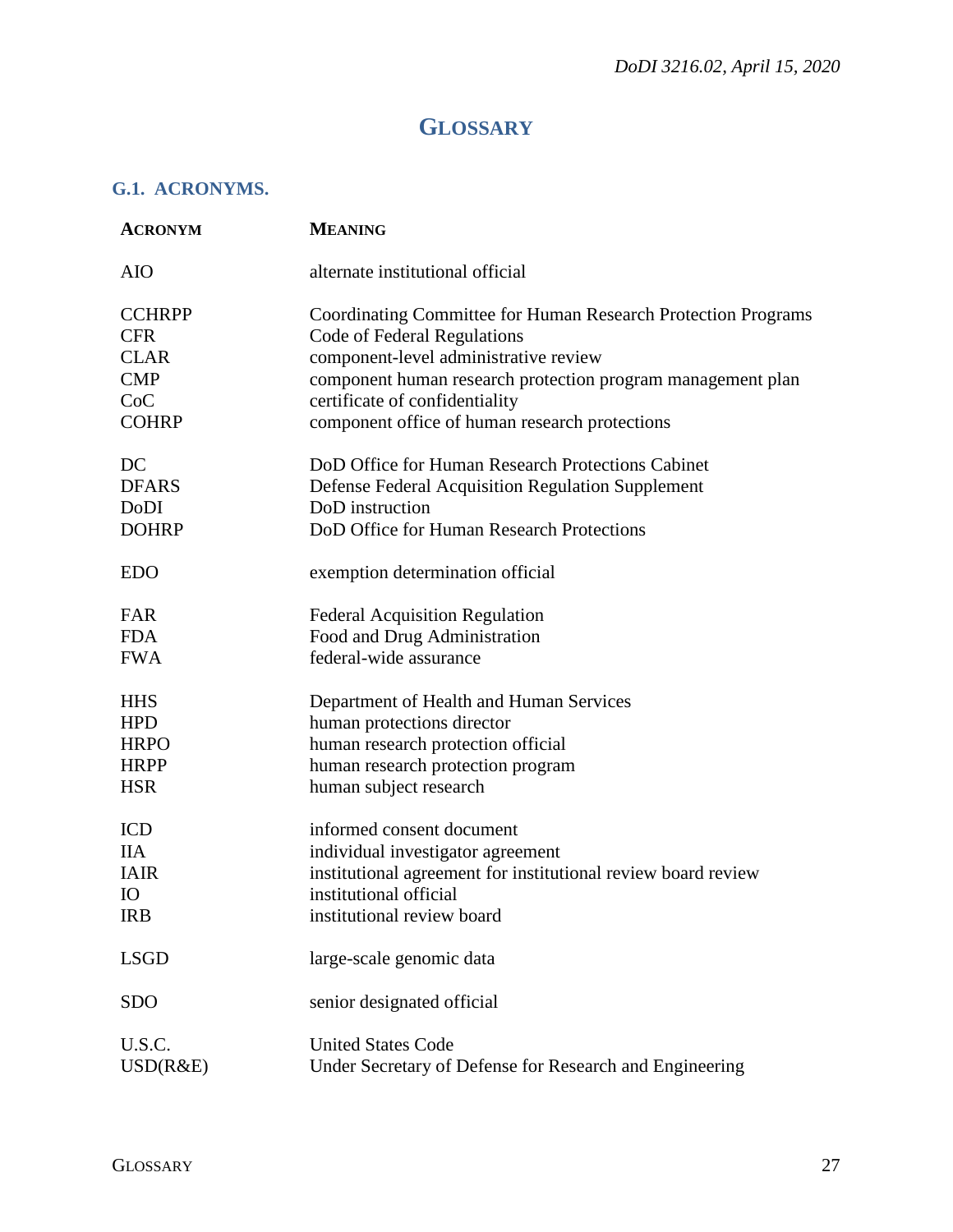## <span id="page-27-0"></span>**G.2. DEFINITIONS.**

Unless otherwise noted, these terms and their definitions are for the purpose of this issuance.

| <b>TERM</b>                                        | <b>DEFINITION</b>                                                                                                                                                                                                                                                                                                                                                                                                                                                                                                                                                          |
|----------------------------------------------------|----------------------------------------------------------------------------------------------------------------------------------------------------------------------------------------------------------------------------------------------------------------------------------------------------------------------------------------------------------------------------------------------------------------------------------------------------------------------------------------------------------------------------------------------------------------------------|
| administrative<br>review                           | Review of research to ensure compliance with regulations and<br>policies applicable to HSR that is DoD conducted or research where<br>DoD provides support.                                                                                                                                                                                                                                                                                                                                                                                                                |
| assistance                                         | Non-financial resources that are provided by the DoD to non-DoD<br>institutions for research, including, but not limited to, facilities,<br>equipment, access to information about DoD-affiliated personnel for<br>recruitment, access to DoD-affiliated personnel, data, or specimens.<br>Funds that are provided by the DoD through a contract or similar<br>arrangement subject to the DFARS; grants, cooperative agreements,<br>technology investment agreements; or other non-procurement awards<br>are not considered assistance. Assistance is a subset of support. |
| authorized<br>operational activities               | Activities carried out solely in support of the DoD mission to provide<br>military forces information needed to deter war and to protect the<br>security of the United States. These activities are subject to approval<br>by the DoD Component head or Secretary of Defense, including<br>subordinate agencies heads who have been delegated authority to<br>study, evaluate, improve, or otherwise assess DoD performance,<br>quality, and capability.                                                                                                                   |
| certification                                      | Official notification by an institution that HSR has been reviewed<br>and approved by an IRB.                                                                                                                                                                                                                                                                                                                                                                                                                                                                              |
| classified research<br>involving human<br>subjects | Research involving human subjects where classified material is<br>necessary to adequately perform IRB review and oversight, required<br>to obtain effective informed consent of participants, or, by design,<br>communicated by or to research participants.                                                                                                                                                                                                                                                                                                               |
| detainee                                           | Defined in DoD Directive 2310.01E.                                                                                                                                                                                                                                                                                                                                                                                                                                                                                                                                         |
| DoD-affiliated<br>personnel                        | Service members, Reserve Service members, National Guard<br>members, DoD civilians, and DoD contractors.                                                                                                                                                                                                                                                                                                                                                                                                                                                                   |
| <b>DoD</b> assurance                               | A written document stating an institution will comply with 32 CFR<br>Part 219 (the Common Rule), and DoD and DoD Component<br>policies.                                                                                                                                                                                                                                                                                                                                                                                                                                    |
| <b>DoD</b> institution                             | A DoD entity which conducts activities that may be HSR.                                                                                                                                                                                                                                                                                                                                                                                                                                                                                                                    |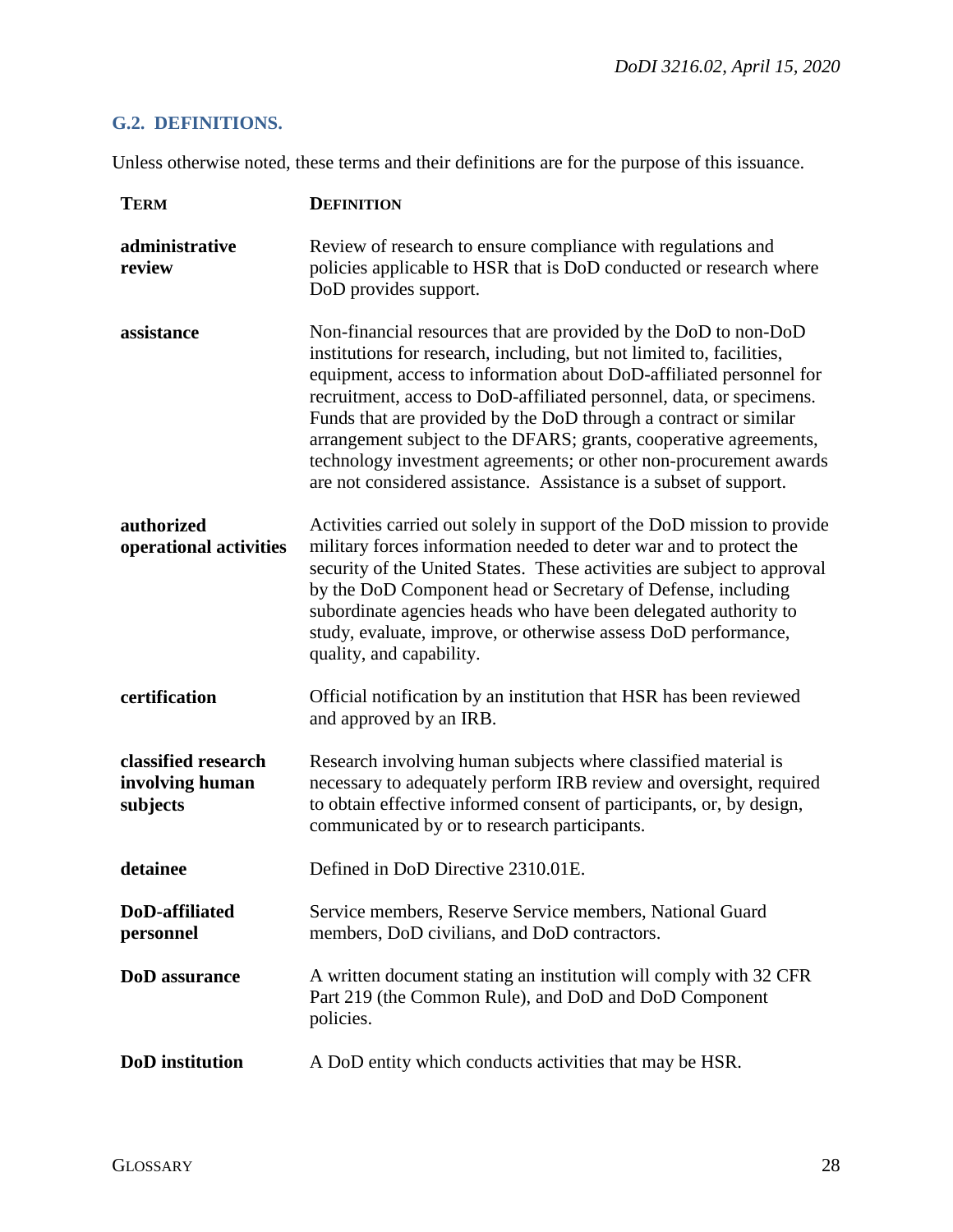| <b>TERM</b>                            | <b>DEFINITION</b>                                                                                                                                                                                                                                                                                                                            |
|----------------------------------------|----------------------------------------------------------------------------------------------------------------------------------------------------------------------------------------------------------------------------------------------------------------------------------------------------------------------------------------------|
| excluded activities                    | The following activities conducted or supported by the DoD are not<br>considered HSR:                                                                                                                                                                                                                                                        |
|                                        | Activities carried out solely for purposes of diagnosis, treatment, or<br>prevention of injury and disease under force health protection<br>programs of DoD, including health surveillance pursuant to Section<br>1074f of Title 10, U.S.C., and the use of medical products consistent<br>with DoDI 6200.02.                                |
|                                        | Health and medical activities as part of the reasonable practice of<br>medicine or other health professions undertaken for the sole purpose<br>of diagnosis, cure, mitigation, treatment, or prevention of disease in a<br>patient.                                                                                                          |
|                                        | Activities performed for the sole purpose of medical quality<br>assurance (see Section 1102 of Title 10, U.S.C., and DoDI 6025.13).                                                                                                                                                                                                          |
|                                        | Activities that meet the definition of operational test and evaluation<br>as defined in Section 139(a)(2)(A) of Title 10, U.S.C.                                                                                                                                                                                                             |
|                                        | Activities performed solely for assessing compliance, including<br>occupational drug testing, occupational health and safety reviews,<br>network monitoring, and monitoring for compliance with<br>requirements for protection of classified information.                                                                                    |
|                                        | Activities, including program evaluation and surveys, user surveys,<br>outcome reviews, and other methods, designed solely to assess the<br>performance of DoD programs where the results are only for the use<br>of government officials responsible for the operation or oversight of<br>the program being evaluated.                      |
| exempt HSR                             | HSR that meets specific federal criteria in 32 CFR Part 219, falling<br>into one of the eight categories of Exempt research listed at 32 CFR<br>219.104. Exempt HSR must be initially determined as Exempt by an<br>IRB, its designee, or designated DoD HRPP personnel, and then is<br>exempt from further review. See also non-exempt HSR. |
| exemption<br>determination<br>official | A federal employee at a DoD institution who, sufficiently qualified<br>through experience and expertise, is designated to review research to<br>determine whether the research involves human subjects and, if so,<br>whether such research is exempt from Part 219 of Title 32, CFR.                                                        |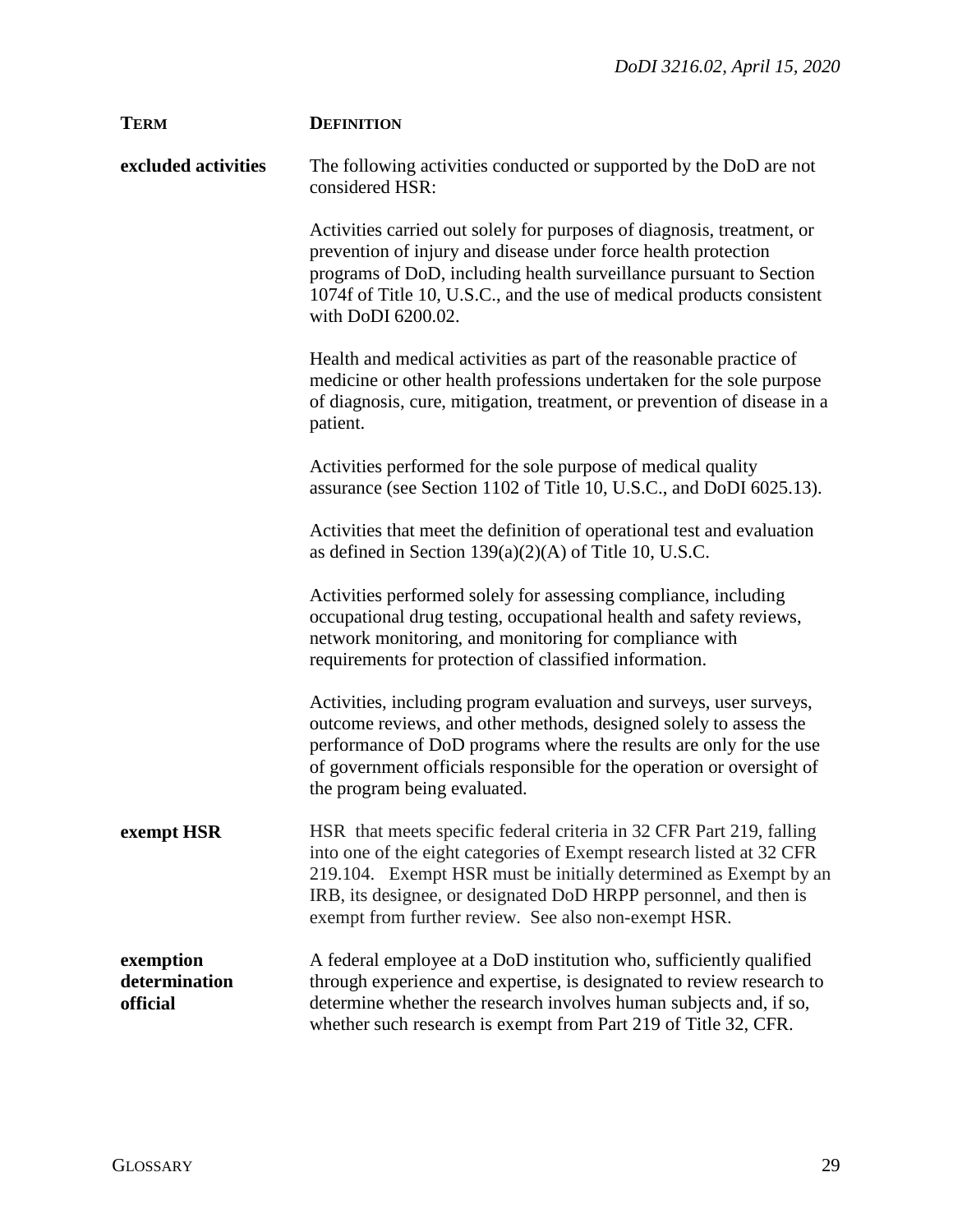| <b>TERM</b>       | <b>DEFINITION</b>                                                                                                                                                                                                                                                                                                                                                     |
|-------------------|-----------------------------------------------------------------------------------------------------------------------------------------------------------------------------------------------------------------------------------------------------------------------------------------------------------------------------------------------------------------------|
| federal assurance | A written document in which an institution, not an IRB, commits to a<br>federal department or agency its compliance with the requirements<br>set forth in the Common Rule.                                                                                                                                                                                            |
| <b>FWA</b>        | A Federal-Wide Assurance which is only issued by the Department<br>of Health and Human Services (HHS). This is required when<br>research is funded by HHS.                                                                                                                                                                                                            |
| <b>HPD</b>        | The federal employee at a DoD institution who is sufficiently<br>qualified through experience and expertise and serves as the primary<br>point of contact for the DoD institution's HRPP, and who plays a key<br>role in ensuring that the institution fulfills its responsibilities under<br>the institution's federal assurance or HRPP.                            |
| <b>HRPO</b>       | A federal employee designated by a DoD Component or institution to<br>conduct administrative review of DoD-supported research in<br>accordance with the requirements of the DFARS, or comparable<br>requirement, and whose review of DoD-supported research is<br>intended to ensure compliance with DoD HSR requirements.                                            |
| <b>HRPP</b>       | An institution's system of interdependent elements that implement<br>policies and practices to protect human subjects involved in research.<br>An institution with an HRPP may or may not hold a DoD or federal<br>assurance.                                                                                                                                         |
| <b>HSR</b>        | Activities that include both a systematic investigation designed to<br>develop or contribute to generalizable knowledge and involve a<br>living individual about whom an investigator conducting research<br>obtains information or biospecimens through intervention or<br>interaction with the individual, or identifiable private information, or<br>biospecimens. |
| human subject     | A living individual about whom an investigator (whether professional<br>or student) conducting research:                                                                                                                                                                                                                                                              |
|                   | Obtains information or biospecimens through intervention or<br>interaction with the individual, and uses, studies, or analyzes the<br>information or biospecimens; or                                                                                                                                                                                                 |
|                   | Obtains, uses, studies, analyzes, or generates identifiable private<br>information, personally identifiable information, or identifiable<br>biospecimens.                                                                                                                                                                                                             |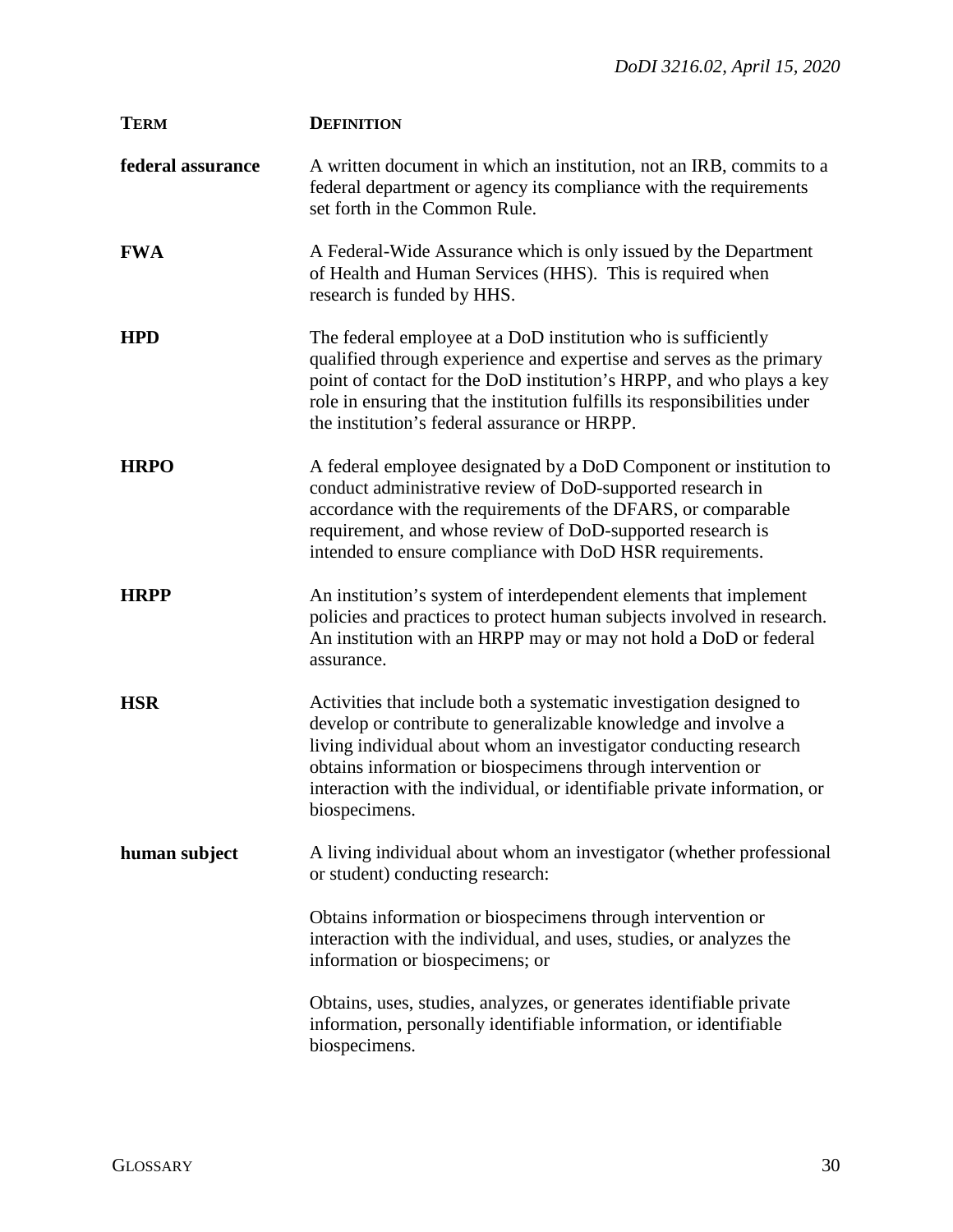| <b>TERM</b>                               | <b>DEFINITION</b>                                                                                                                                                                                                                                                                                                                                                                                                                                                                                                                                          |
|-------------------------------------------|------------------------------------------------------------------------------------------------------------------------------------------------------------------------------------------------------------------------------------------------------------------------------------------------------------------------------------------------------------------------------------------------------------------------------------------------------------------------------------------------------------------------------------------------------------|
| individual<br>investigator<br>agreement   | An agreement between an investigator and an assured institution<br>where the investigator acknowledges that they are primarily<br>responsible for upholding the standards as set forth in the institution's<br>assurance; meanwhile, the institution agrees to extend its assurance,<br>or "cover", the individual investigator.                                                                                                                                                                                                                           |
| institution                               | Any public or private entity, which conducts activities that may be<br>HSR.                                                                                                                                                                                                                                                                                                                                                                                                                                                                                |
| intervention                              | Includes both physical procedures by which information or<br>biospecimens are gathered $(e.g.,$ venipuncture) and manipulations of<br>the subject or the subject's environment that are performed for<br>research purposes.                                                                                                                                                                                                                                                                                                                                |
| <b>IO</b>                                 | An institution's senior person who is legally authorized to represent<br>the institution and who is authorized to establish and is responsible to<br>maintain the HRPP for the institution. The IO is responsible for the<br>institution's DoD or federal assurance and IRB, if these elements are<br>part of the institution's HRPP.                                                                                                                                                                                                                      |
| key investigator                          | The person leading the performance of research.                                                                                                                                                                                                                                                                                                                                                                                                                                                                                                            |
| <b>LSGD</b>                               | Data derived from genome-wide association studies; single<br>nucleotide polymorphisms arrays; genome sequencing;<br>transcriptomic, metagenomic, epigenomic analyses; and gene<br>expression data; etc. Research involving LSGD may or may not also<br>constitute HSR. Examples of research involving LSGD includes, but<br>is not limited to, projects that involve generating the whole genome<br>sequence data for more than one gene from more than 1,000<br>individuals, or analyzing 100 or more genetic variants in more than<br>1,000 individuals. |
| non-exempt HSR                            | HSR that meets specific federal criteria in 32 CFR Part 219 and this<br>issuance for minimal risk or greater than minimal risk.                                                                                                                                                                                                                                                                                                                                                                                                                            |
| ombudsperson                              | A person who acts as an impartial and objective advocate for human<br>subjects participating in research.                                                                                                                                                                                                                                                                                                                                                                                                                                                  |
| post-approval<br>compliance<br>monitoring | Formal and systematic HRPP monitoring of research to confirm that<br>HSR is being conducted in accordance with IRB approval or other<br>HRPP regulatory determinations, institutional HRPP policy and<br>procedures, applicable federal laws and regulations, and DoD policy.                                                                                                                                                                                                                                                                              |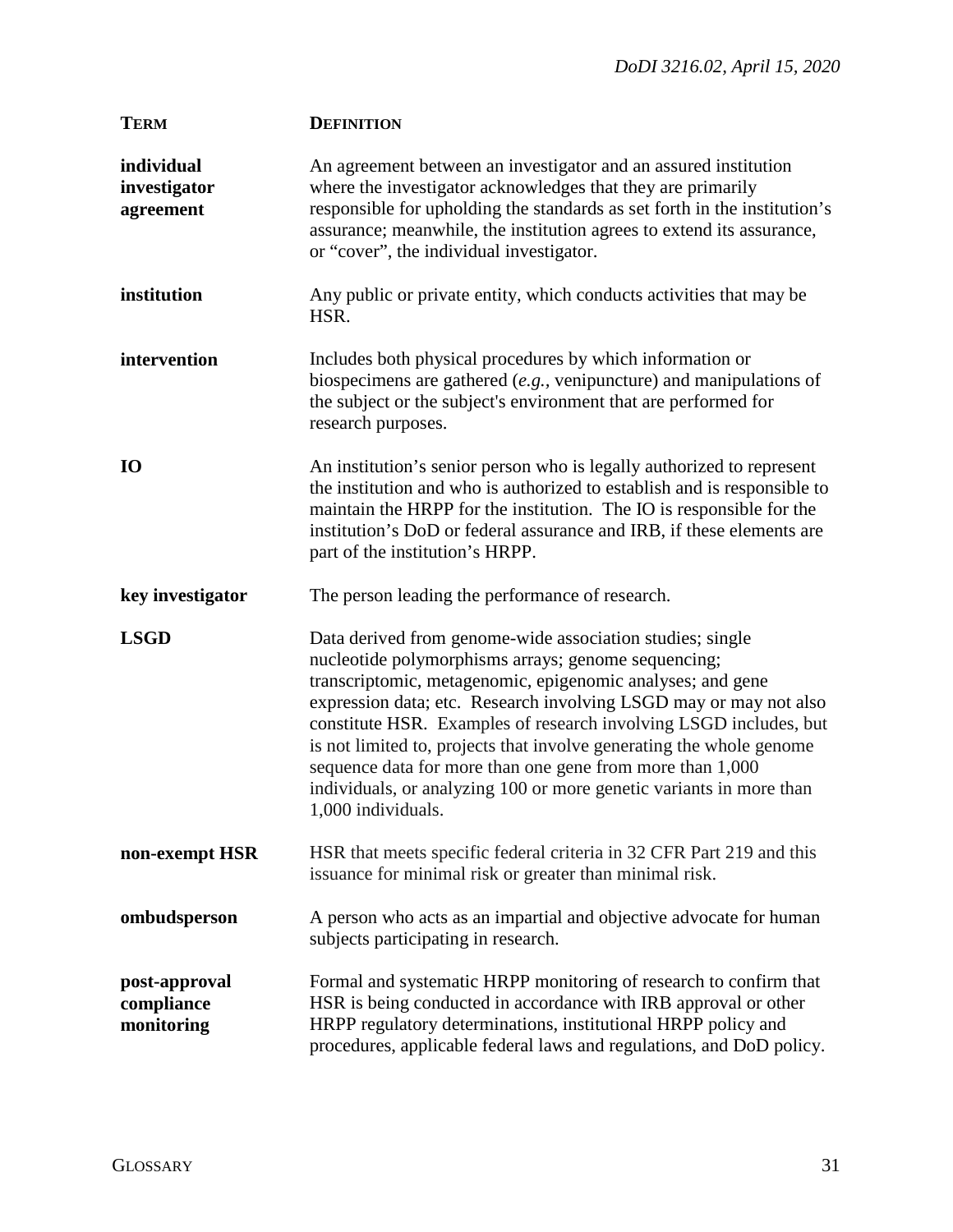| <b>TERM</b> | <b>DEFINITION</b>                                                                                                                                                                                                                                                                                                                                                                                                                                                                                                                                                                                                                                                                                                                                                                                                                     |
|-------------|---------------------------------------------------------------------------------------------------------------------------------------------------------------------------------------------------------------------------------------------------------------------------------------------------------------------------------------------------------------------------------------------------------------------------------------------------------------------------------------------------------------------------------------------------------------------------------------------------------------------------------------------------------------------------------------------------------------------------------------------------------------------------------------------------------------------------------------|
| protocol    | A document that describes the background, rationale, objectives,<br>design, methodology, and organization of a research investigation. In<br>HSR, the protocol is frequently synonymous with the application for<br>approval of a research study to an IRB.                                                                                                                                                                                                                                                                                                                                                                                                                                                                                                                                                                           |
| research    | A systematic investigation, including research development, testing,<br>and evaluation, designed to develop or contribute to generalizable<br>knowledge. Activities that meet this definition constitute research for<br>purposes of this issuance, whether or not they are conducted or<br>supported under a program that is considered research for other<br>purposes. The following activities are deemed not to be research:                                                                                                                                                                                                                                                                                                                                                                                                      |
|             | Scholarly and journalistic activities (e.g., oral history, journalism,<br>biography, literary criticism, legal research, and historical<br>scholarship), including the collection and use of information, that<br>focus directly on the specific individuals about whom the information<br>is collected.                                                                                                                                                                                                                                                                                                                                                                                                                                                                                                                              |
|             | Public health surveillance activities, including the collection and<br>testing of information or biospecimens, conducted, supported,<br>requested, ordered, required, or authorized by a public health<br>authority. Such activities are limited to those necessary to allow a<br>public health authority to identify, monitor, assess, or investigate<br>potential public health signals, onsets of disease outbreaks, or<br>conditions of public health importance (including trends, signals, risk<br>factors, patterns in diseases, or increases in injuries from using<br>consumer products). Such activities include those associated with<br>providing timely situational awareness and priority setting during the<br>course of an event or crisis that threatens public health (including<br>natural or man-made disasters). |
|             | Collection and analysis of information, biospecimens, or records by<br>or for a criminal justice agency for activities authorized by law or<br>court order solely for criminal justice or criminal investigative<br>purposes.                                                                                                                                                                                                                                                                                                                                                                                                                                                                                                                                                                                                         |
|             | Authorized operational activities (as determined by each DoD<br>Component) in support of intelligence, homeland security, defense,<br>or other national security missions. Guidance and approval for<br>determining authorized operational activities with regard to HSR will<br>be issued by the DOHRP.                                                                                                                                                                                                                                                                                                                                                                                                                                                                                                                              |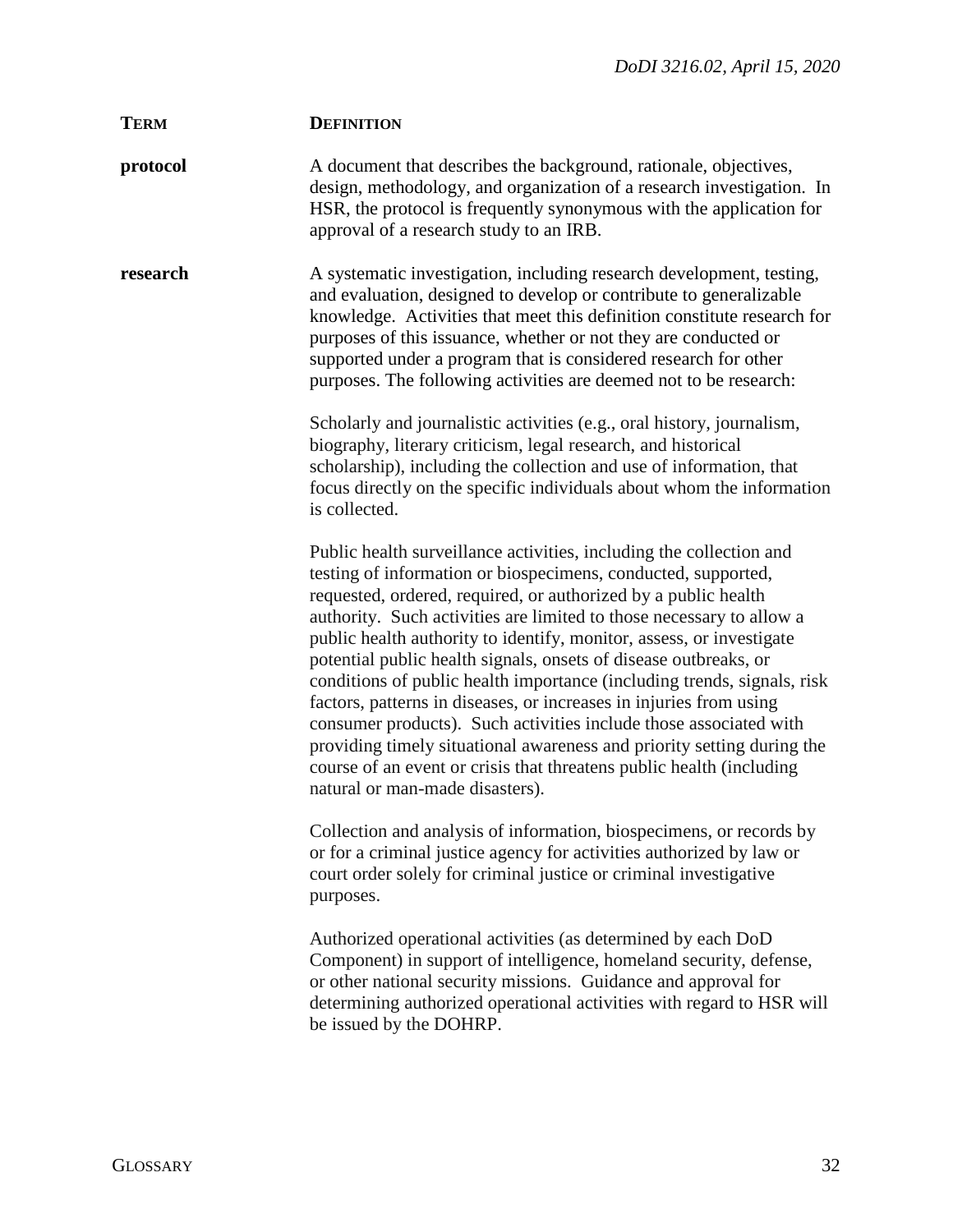| <b>TERM</b>                                                       | <b>DEFINITION</b>                                                                                                                                                                                                                                                                                                                                                                                                                                                                                  |
|-------------------------------------------------------------------|----------------------------------------------------------------------------------------------------------------------------------------------------------------------------------------------------------------------------------------------------------------------------------------------------------------------------------------------------------------------------------------------------------------------------------------------------------------------------------------------------|
| research involving a<br>human being as an<br>experimental subject | An activity, for research purposes, where there is an intervention or<br>interaction with a living individual for the primary purpose of<br>obtaining data regarding the effect of the intervention or interaction.<br>Research involving a human being as an experimental subject is a<br>subset of research involving human subjects. This definition relates<br>only to the application of Section 980 of Title 10, U.S.C.; it does not<br>affect the application of Part 219 of Title 32, CFR. |
| security review                                                   | Administrative review of research involving large-scale genomic data<br>collected on DoD-affiliated personnel to ensure compliance, in<br>accordance with the CMP, as well as administrative, technical, and<br>physical safeguards for protecting confidentiality.                                                                                                                                                                                                                                |
| service members                                                   | Individuals appointed, enlisted, or inducted for military service under<br>the authority of the DoD. The Military Services are the Army; the<br>Navy, including the Coast Guard under circumstances involving the<br>declaration of war; the Air Force; the Marine Corps; and the Reserve<br>Components. Members of the Reserve Components are included<br>when in a duty status.                                                                                                                  |
| support                                                           | Funds or assistance that are provided by the DoD to non-DoD<br>institutions for HSR through a grant, contract, or similar arrangement<br>subject to the DFARS or other applicable DoD regulations, such as<br>the DoD Grant and Agreement Regulations.                                                                                                                                                                                                                                             |
|                                                                   | Included in this definition is the DoD's provision of assistance to<br>non-DoD institutions, whether or not through collaboration between<br>DoD and non-DoD institutions, such as facilities, equipment,<br>personnel (investigators or other personnel performing tasks<br>identified in the research protocol), access to or information about<br>DoD-affiliated personnel for recruitment, or data or specimens.                                                                               |
|                                                                   | This definition does not include DoD-conducted HSR, whether or not<br>conducted in collaboration between a DoD institution and non-DoD<br>institution.                                                                                                                                                                                                                                                                                                                                             |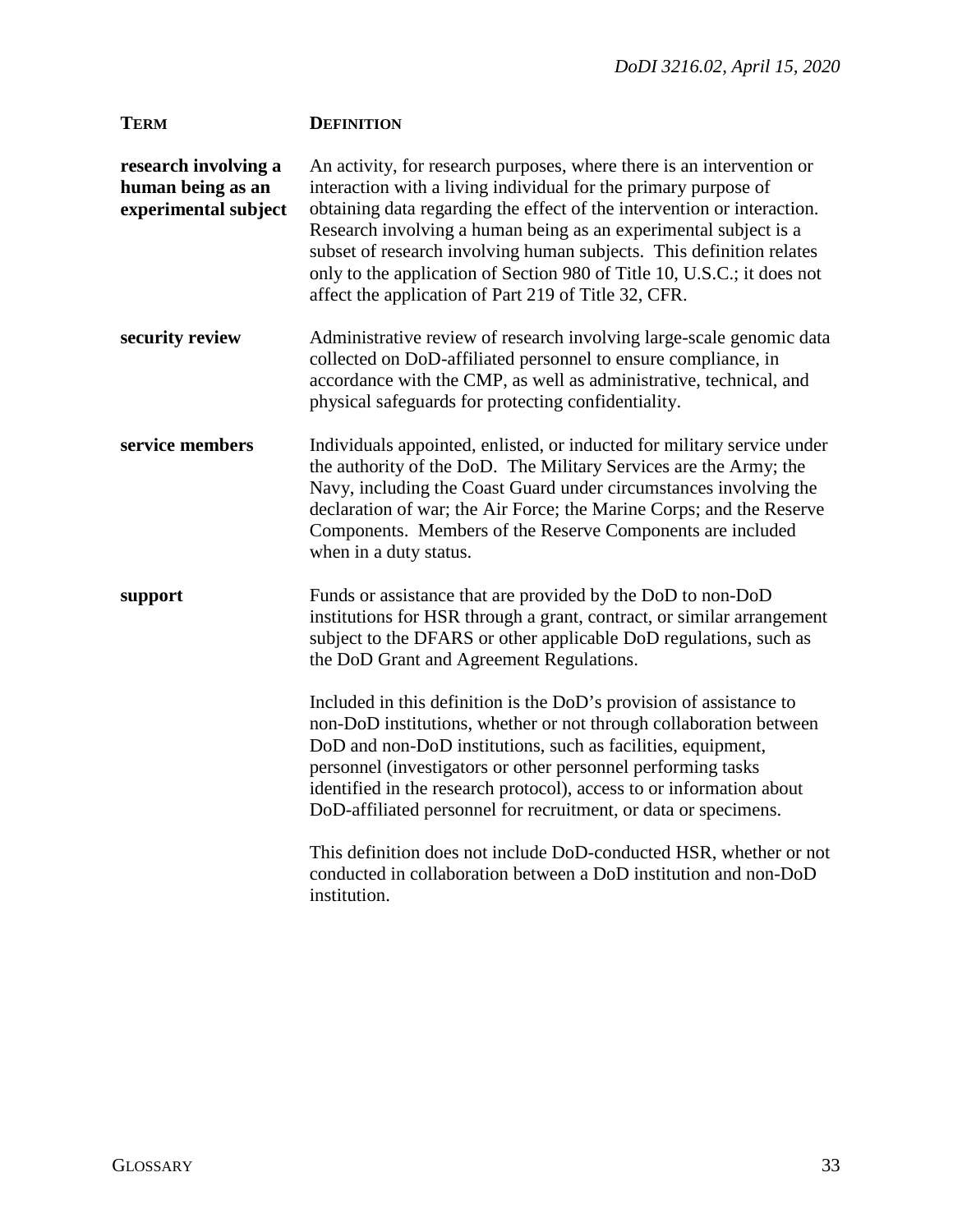## **REFERENCES**

<span id="page-33-0"></span>Belmont Report, 44 Fed Reg 23192

- U.S. Department of Health and Human Services, Public Health Service, Centers for Disease Control and Prevention, National Institutes of Health, HHS Publication No. (CDC) 21-1112, "Biosafety in Microbiological and Biomedical Laboratories (BMBL)," current edition
- Code of Federal Regulations, Title 21
- Code of Federal Regulations, Title 24
- Code of Federal Regulations, Title 32,
- Code of Federal Regulations, Title 45, Part 46, Subparts B, C, D, and E
- Defense Federal Acquisition Regulation Supplement, current edition
- Deputy Secretary of Defense Memorandum, "Establishment of the Office of the Under Secretary of Defense for Research Engineering and the Office of the Under Secretary of Defense for Acquisition and Sustainment," July 13, 2018
- DoD 6055.18-M, "Safety Standards for Microbiological and Biomedical Laboratories," May 11, 2010, as amended
- DoD 5240.1-R, "Procedures Governing the Activities of DoD Intelligence Components that Affect United States Persons" December 1982, as amended
- DoD Directive 2310.01E, "DoD Detainee Program," August 19, 2014
- DoD Directive 5134.01, "Under Secretary of Defense for Acquisition, Technology, and Logistics (USD(AT&L))," December 9, 2005, as amended
- DoD Instruction 1100.13, "DoD Surveys," January 15, 2015, as amended
- DoD Instruction 6025.13, "Medical Quality Assurance (MQA) and Clinical Quality Management in the Military Health System (MHS)," February 17, 2011, as amended
- DoD Instruction 6025.23, "Healthcare Eligibility Under Secretarial Designee Program and Related Special Authorities," September 16, 2011, as amended
- DoD Instruction 6200.02, "Application of Food and Drug Administration (FDA) Rules to Department of Defense Force Health Protection Program," February 27, 2008
- DoD Instruction 8910.01, "Information Collection and Reporting," May 19, 2014
- DoD Manual 6025.18, "Implementation of the Health Insurance Portability and Accountability Act (HIPAA) Privacy Rule in DoD Health Care Programs," March 13, 2019
- DoD Manual 8910.01, Volume 1, "DoD Information Collections Manual: Procedures for DoD Internal Information Collections," June 30, 2014, as amended
- DoD Manual 8910.01, Volume 2, "DoD Information Collections Manual: Procedures for DoD Public Information Collections," June 30, 2014, as amended
- Executive Order 12333, "United States Intelligence Activities," as amended, August 18, 2010
- Executive Order 13526, "Classified National Security Information," December 29, 2009
- Federal Register, Volume 44, Page 23192, April 18, 1979
- Federal Register, Volume 68, Pages 36929-36931, June 20, 2003
- Federal Register, Volume 72, Pages 33361-33377, June 15, 2007
- Federal Register, Volume 81, Page 78380